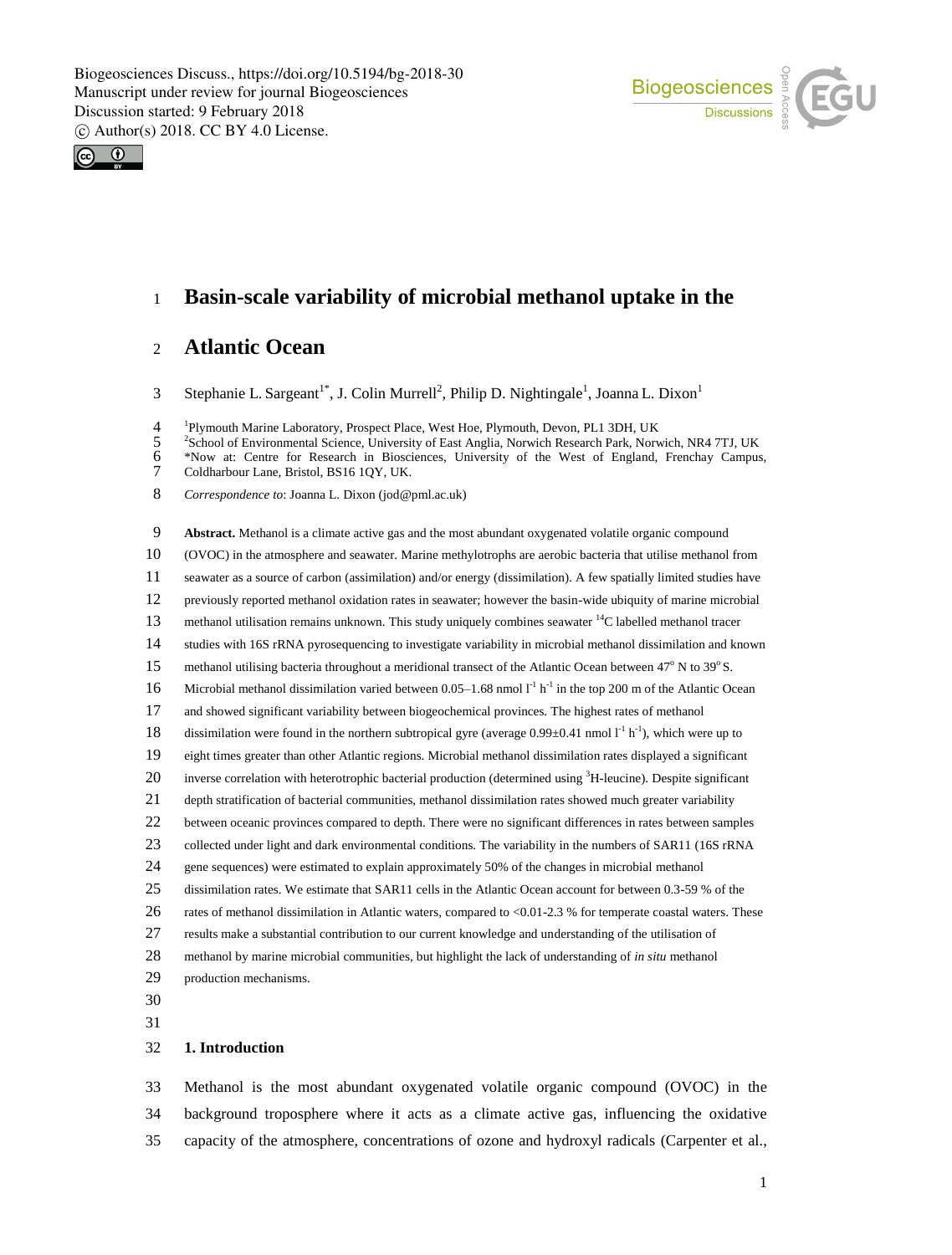



 2012). Methanol has been shown to be ubiquitous in waters of the Atlantic Ocean ranging between <27–361 nM (Beale et al., 2013; Williams et al., 2004; Yang et al., 2013; Yang et al., 2014). Our knowledge of the sources and sinks of methanol is limited and often lacks consensus. For example, recent eddy covariance flux estimates demonstrated a consistent flux of atmospheric methanol into the surface waters of a meridional transect of the Atlantic Ocean (Yang et al., 2013). However, along a similar transect, 12 months earlier, Beale et al. (2013) calculated that the Atlantic Ocean represents an overall source of methanol to the 8 atmosphere (3 Tg  $yr^{-1}$ ), which was largely attributable to an efflux from the North Atlantic gyre; where surface concentrations were as high as 361 nM. Wet deposition from rainwater has also recently been suggested to represent a supply of methanol to the ocean (Felix et al., 2014).

 Although *in situ* marine photochemical production of methanol has previously been found to be insignificant (Dixon et al., 2013), there is thought to be a substantial unidentified biological source of methanol in seawater (Dixon et al., 2011a). Biological production by phytoplankton and during the breakdown of marine algal cells are possible sources (Heikes et al., 2002; Nightingale, 1991; Sieburth and Keller, 1989). Recent laboratory culture experiments suggest that methanol is produced by a wide variety of phytoplankton including cyanobacteria (*Prochlorococcus marinus*, *Synechococcus* sp. and *Trichodesmium erythraeum*) and Eukarya (*Emiliania huxleyi*, *Phaeodactylum tricornutum* and *Nannochloropsis oculata, Dunaliella tertiolecta*) (Mincer and Aicher, 2016, Halsey et al., 2017). The mechanisms of *in situ* methanol production and their regulation remains largely unknown, although Halsey et al. (2017) reported light-dependent rates of methanol production in cultures of the marine green flagellate *Dunaliella tertiolecta* (cell size of 10−12 24 µm).

 Methylotrophic bacteria are capable of utilising one-carbon compounds including methanol as their sole source of energy (methanol dissimilation) and carbon (methanol assimilation). Methylotrophs are widespread in terrestrial and aquatic systems (Kolb, 2009), but research into these bacteria in marine environments is still at an early stage. Traditionally, methylotrophs were thought to utilise methanol dehydrogenase (MDH encoded by *mxaF*, McDonald and Murrell, 1997) to metabolise methanol to formaldehyde, with further 31 oxidation to  $CO<sub>2</sub>$  or incorporation of carbon into biomass (Chistoserdova, 2011; Chistoserdova et al., 2009). However, recent progress in this field has resulted in the discovery of the *xoxF* gene, encoding an alternative MDH (Wilson et al., 2008) and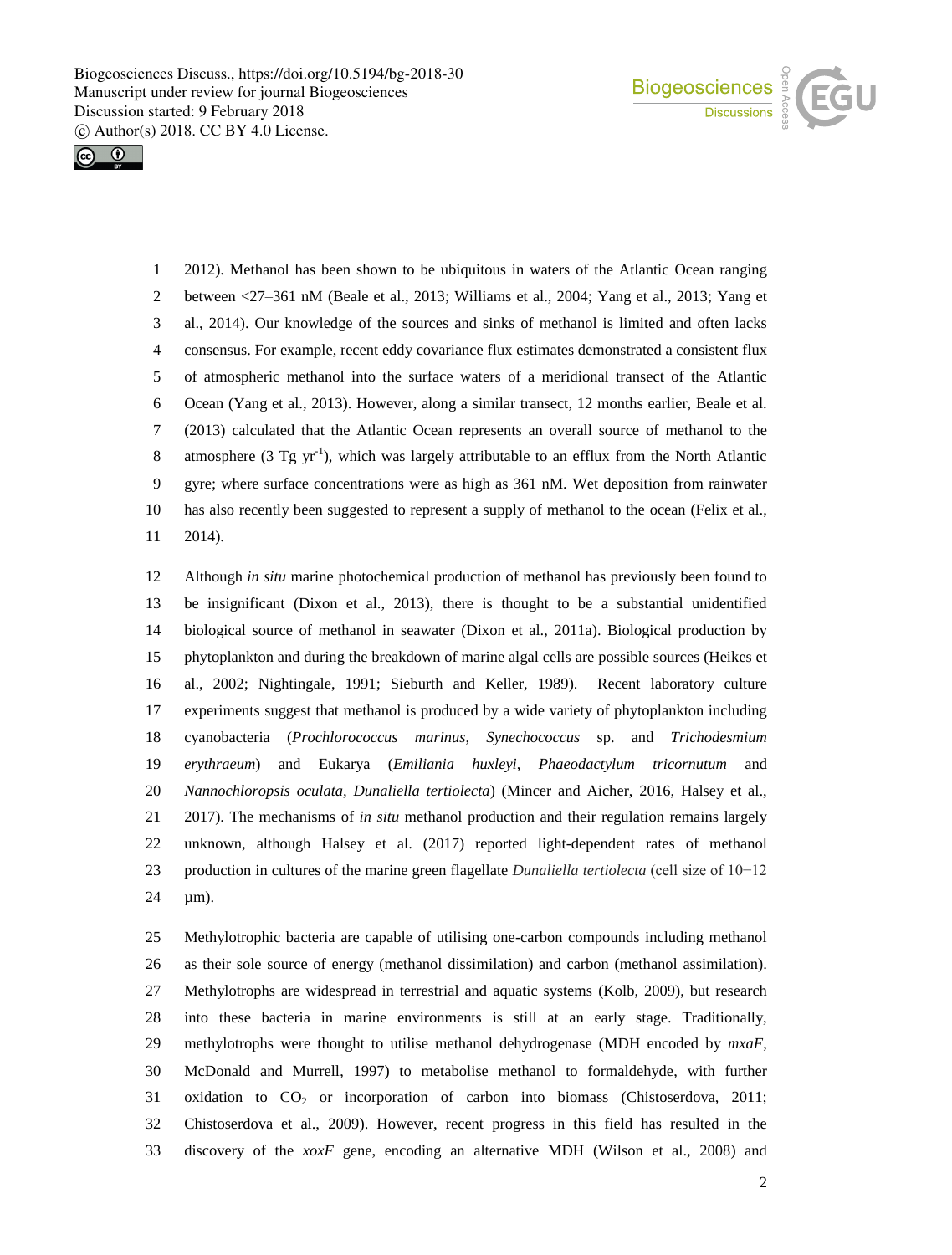



 seemingly present in all known gram-negative methylotrophs to date (Chistoserdova, 2011; Chistoserdova et al., 2009). The presence of methylotrophs in seawater has been confirmed using a range of molecular approaches including functional gene primers, stable isotope probing and metaproteomics (Dixon et al., 2013; Grob et al., 2015; Neufeld et al., 2008; Neufeld et al., 2007; Taubert et al., 2015). There are also bacterial cells that utilise methanol 6 and other  $C_1$  compounds for the production of energy but not biomass e.g. SAR11 for which Sun et al. (2011) proposed the new term 'methylovores', distinct from true methylotrophs 8 which use  $C_1$  compounds as sources of carbon and energy.

 Limited studies of microbial methanol assimilation in the Atlantic Ocean have previously 10 shown rates up to 0.42 nmol  $1<sup>-1</sup> h<sup>-1</sup>$  in recently upwelled coastal waters of the Mauritanian Upwelling (Dixon et al., 2013). However, open ocean waters of the Atlantic were 12 substantially lower ranging between  $0.002-0.028$  nmol  $l<sup>-1</sup> h<sup>-1</sup>$  (Dixon et al., 2013). Microbial methanol dissimilation rates are generally up to 1000-fold higher than rates of assimilation; 14 ranging between 0.70-11.2 and <0.001-0.026 nmol  $l^{-1}$  h<sup>-1</sup> respectively for coastal waters (Sargeant et al., 2016; Dixon et al., 2011b). Methanol dissimilation rates ranging between 16 0.08–6.1 nmol  $I<sup>-1</sup> h<sup>-1</sup>$  have also been found in open ocean Atlantic waters (Dixon et al., 2011a). However, despite the ubiquity of methanol in seawater, the spatial extent or quantification of microbial methanol utilisation for energy production on a basin scale has not been previously investigated. Therefore, the objective of this research was to simultaneously characterise the spatial variability in microbial methanol dissimilation rates (at depths to 200 m) and in microbial community groups throughout contrasting biogeochemical regions of the Atlantic Ocean. This study represents the first basin-wide approach to investigating methanol as a source of reducing power and energy for microbes.

## **2. Materials and Methods**

#### *2.1. Sampling strategy*

 Sampling was carried out during an Atlantic Meridional Transect (AMT) (http://www.amt-28 uk.org). The research cruise (JC039, RRS James Cook,  $13/10/09 - 01/12/09$ ) departed from Falmouth, UK (50.15° N, 05.07° W) and arrived in Punta Arenas, Chile (53.14° S, 70.92° W). Water samples were collected daily from pre-dawn (97, 33, 14 and 1 % photosynthetically active radiation (PAR) equivalent depths and 200 m) and solar noon (97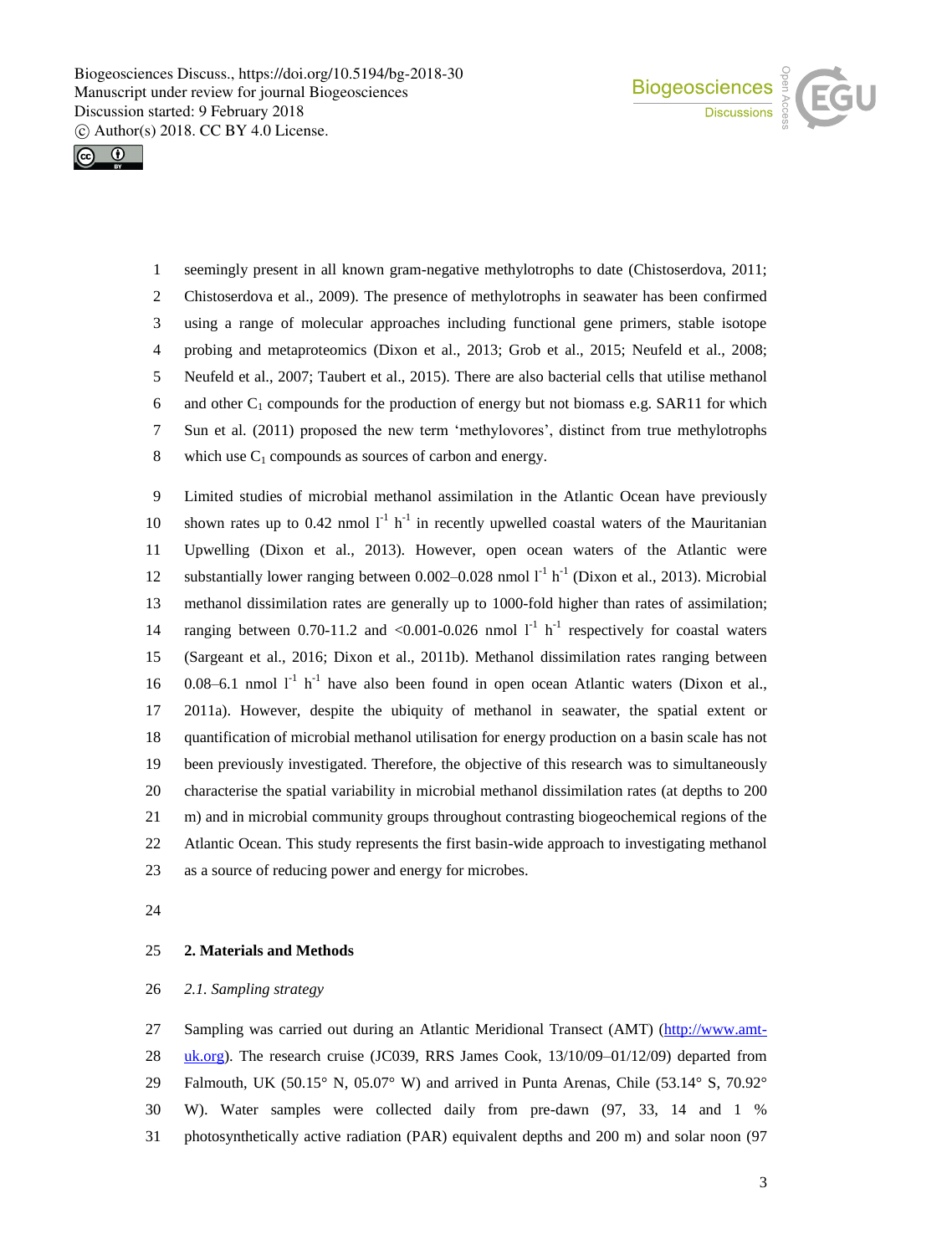



 %) conductivity-temperature-depth (CTD) casts. The PAR equivalent depths were 5 m, 10-31 m, 15-54 m and 38-127 m for the 97, 33, 14, 1 % light levels respectively and typically varied with oceanic province. The pre-dawn and solar noon sampling periods were approximately 45-65 nautical miles apart (sampling locations are shown in Fig. 1). The Atlantic Ocean was divided into five oceanic provinces, following the approach of Dixon et al. (2013), according 6 broadly to chlorophyll *a* concentrations (<0.15 mg m<sup>-3</sup> gyre regions, >0.15 mg m<sup>-3</sup> temperate or upwelling regions, Fig. 1) with the northern gyre sub-divided into northern subtropical gyre (NSG) and northern tropical gyre (NTG). Measurements of the concentration of methanol in seawater (Beale et al. 2013) and of methanol assimilation rates (Dixon et al. 2013) made during this transect have been reported previously.

#### *2.2. Microbial methanol uptake*

13 The oxidation of methanol to  $CO<sub>2</sub>$  (dissimilation) was determined using <sup>14</sup>C-labelled methanol (American Radiolabelled Chemicals Inc, Saint Louis, MO, USA) seawater incubations as previously described in Dixon et al. (2011b). Seawater samples of 1 ml were 16 incubated with  $\sim$ 10 nM (final concentration) <sup>14</sup>C-labelled methanol to measure rates of microbial methanol dissimilation. Seawater methanol concentrations ranged between 48-361 nM (Beale et al., 2013) thus the radiotracer additions represent 3-21 % of *in situ* concentrations in Atlantic waters. Incubations were conducted in triplicate, with 'killed' controls (5 % trichloroacetic acid, TCA, final concentration), at *in situ* temperatures and in the dark. Incubation temperatures were determined by the sea surface temperature recorded 22 by the corresponding CTD casts. Sample counts of  ${}^{14}CO_2$ , captured in the precipitate as 23 Sr<sup>14</sup>CO<sub>3</sub> (nCi ml<sup>-1</sup> h<sup>-1</sup>), were divided by the total <sup>14</sup>CH<sub>3</sub>OH added to the sample (nCi ml<sup>-1</sup>) to 24 calculate the apparent rate constants,  $k(h^{-1})$ .

 The incorporation of methanol carbon into microbial biomass (assimilation) was determined using sample volumes of 320 ml to increase the total sample counts (Dixon et al., 2011b) following procedures outlined in Dixon et al. (2011b, 2013). Filter sample counts were 29 divided by the total <sup>14</sup>CH<sub>3</sub>OH added to the sample  $(nCi \ ml^{-1})$  to calculate the apparent rate 30 constants,  $k \left( h^{-1} \right)$ . For both methanol assimilation and dissimilation, the specific activity of  $11^{14}$ C-labelled methanol (57.1 mCi mmol<sup>-1</sup>) was multiplied by the apparent rate constants to 32 calculate rates of microbial methanol uptake (nmol  $I<sup>-1</sup> h<sup>-1</sup>$ ) following the approach of Dixon et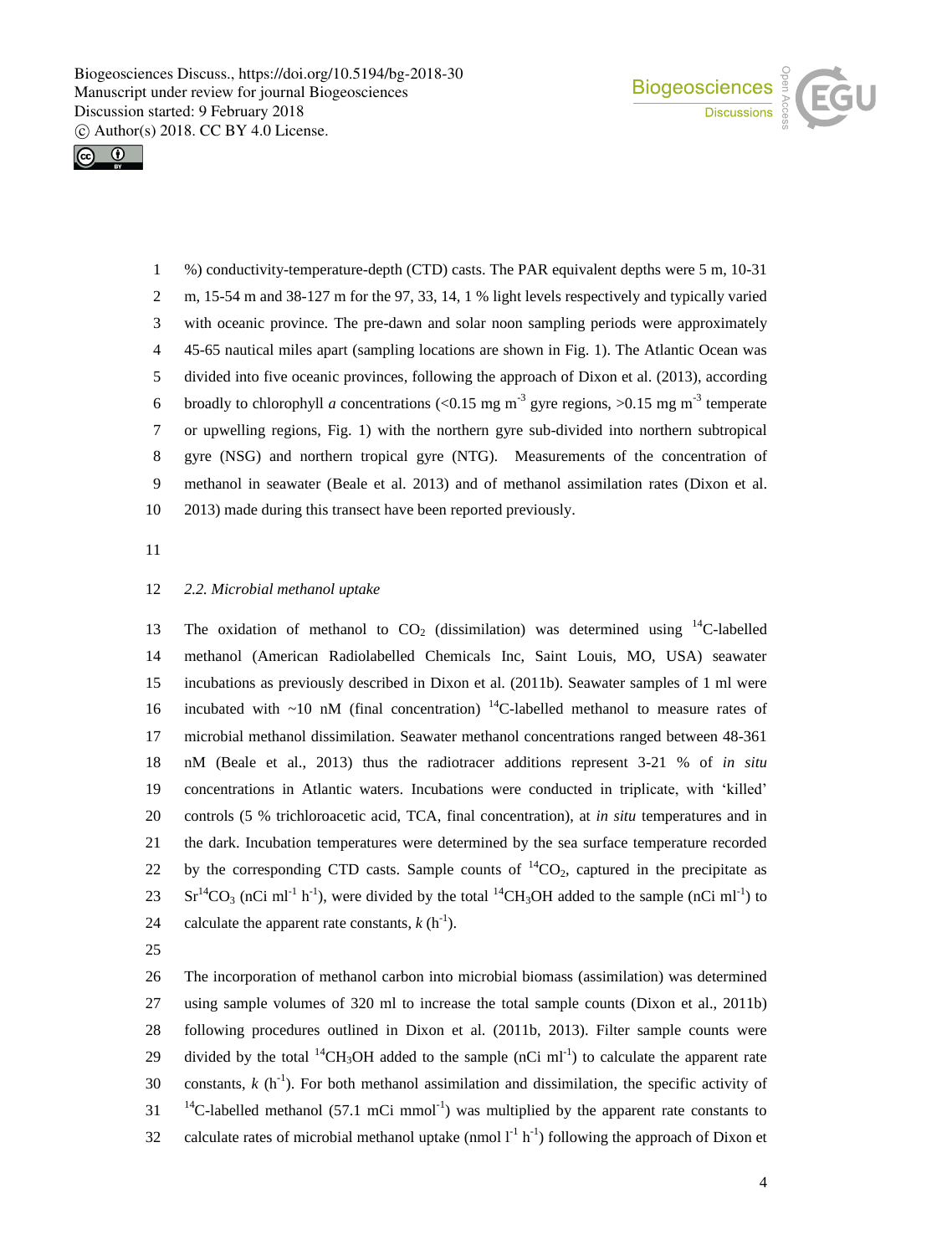



- al. (2013). Evaluation of control samples suggests that  $\leq 0.3$  % of the added <sup>14</sup>CH<sub>3</sub>OH is 2 recovered on the filters and  $\leq$  % in the resultant precipitate for methanol assimilation and dissimilation respectively.
- 

#### *2.3. Bacterial leucine incorporation*

6 Rates of bacterial leucine incorporation were measured using the incorporation of  ${}^{3}$ H-leucine into bacterial protein in seawater samples using the method described by Smith and Azam (1992). A final concentration of 25 nM (6.8  $\mu$ ) of <sup>3</sup>H-leucine (calculated using the specific 9 activity of 161 Ci mmol<sup>-1</sup>, concentrations 1 mCi ml<sup>-1</sup>, American Radiolabelled Chemicals Inc, Saint Louis, MO, USA) was incubated with 1.7 ml seawater samples. Incubations were conducted in triplicate with 'killed' controls (5 % TCA, final concentrations), at *in situ* temperature and in the dark.

#### *2.4. Bacterial community composition*

 Seawater samples of approximately twenty litres were collected for bacterial DNA analysis from 97, 33, 1 and <1 % (200 m) PAR equivalent depths during pre-dawn CTD casts only. 17 Samples were filtered through 0.22  $\mu$ m Sterivex polyethersulfone filters (Millipore, Watford, UK) using a peristaltic pump. Filters were incubated with 1.6 ml of RNA Later (Life 19 Technologies, to preserve samples during shipment) overnight at  $4^{\circ}$  C, after which the RNA Later was removed. Filters were stored immediately at -80° C before being shipped back to 21 the UK on dry ice and subsequently stored at -20  $^{\circ}$ C.

 Bacterial DNA was extracted from filters using a modified phenol:chloroform:isoamyl alcohol extraction method as previously described in Neufeld et al. (2007). Extracted DNA was cleaned using Amicon ultra-0.5 centrifugal filter devices (Millipore) to remove any RNA Later residue. The 16S rRNA gene primers 341F (Muyzer et al., 1993) and 907R (Muyzer et 26 al., 1998) were used for PCR amplification (32 cycles) with an annealing temperature of 55° C. Purification of PCR products from agarose gels was conducted using the QIAquick gel extraction kit (Qiagen, Crawley, UK) before being sent to Molecular Research LP (MR DNA, http://www.mrdnalab.com) for 454 pyrosequencing using the GS-flx platform.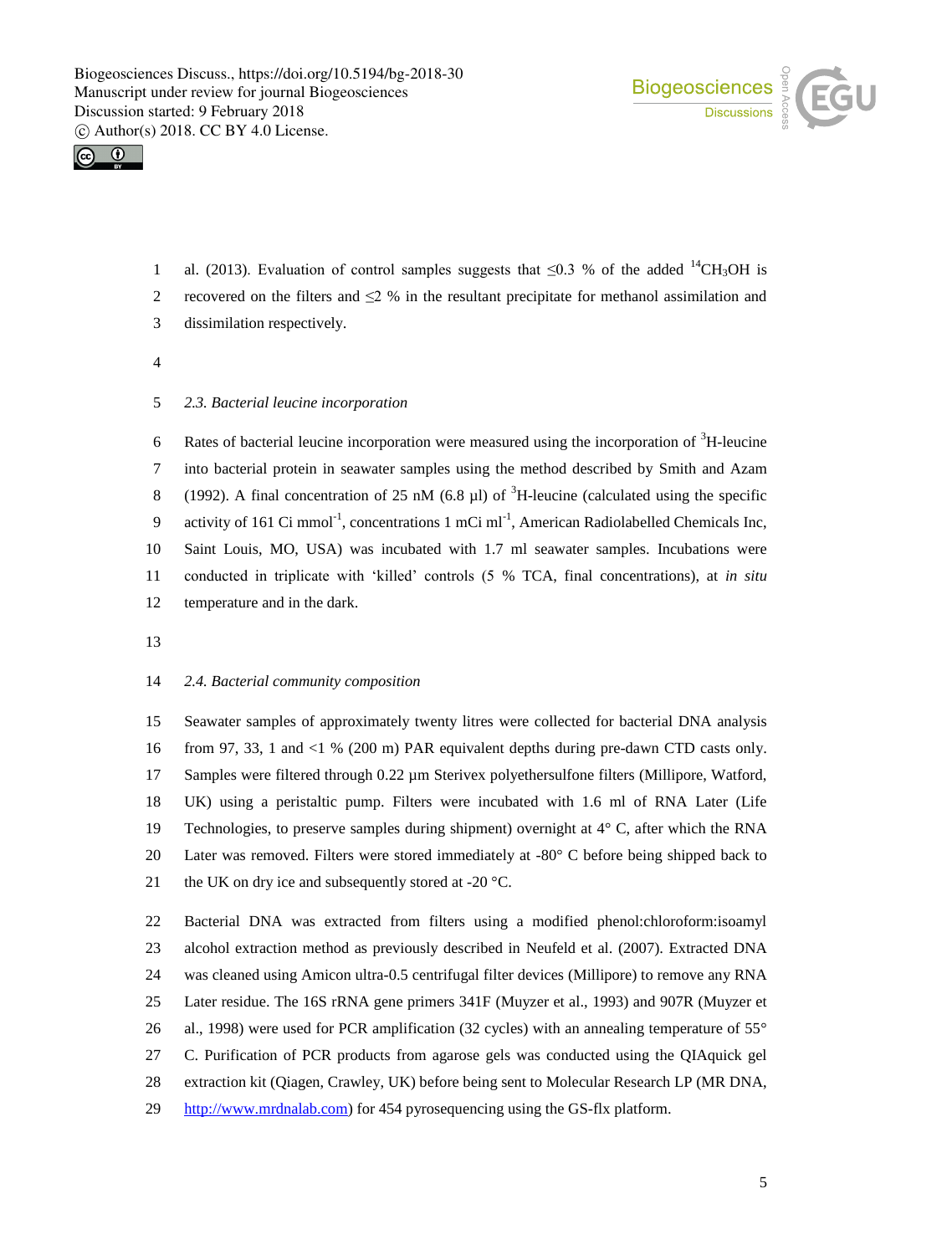



 The 16S rRNA gene sequences were depleted of barcodes and primers, and then sequences less than 200 bp, with ambiguous bases or with homopolymer runs exceeding 6 bp, were removed. Sequences were de-noised and chimeras removed. After the removal of singleton sequences, operational taxonomic units (OTUs) were defined at 97 % 16S rRNA gene identity using Quantitative Insights Into Microbial Ecology (QIIME, http://qiime.org, *Caporaso et al.* 2010). The OTUs were assigned taxonomically using BLASTn (Basic Local Alignment Search Tool, NCBI) against the Silva database (http://www.arb-silva.de). Sequences were randomly re-sampled to the lowest number of sequences per sample (386 sequences per DNA sample) to standardise the sequencing effort.

10

#### 11 **3. Results**

#### 12 *3.1. Microbial methanol dissimilation*

#### 13 *3.1.1 Surface*

14 Pre-dawn surface rates of microbial methanol dissimilation ranged between 0.05-1.49 nmol l  $15$ <sup>1</sup> h<sup>-1</sup> throughout the transect of the Atlantic Ocean (Fig. 2a). Maximum variability in surface 16 rates of methanol dissimilation (average of  $0.96 \pm 0.45$  nmol  $1^{-1}$  h<sup>-1</sup>, n=10) were observed 17 north of  $25^\circ$  N in NT and NSG regions. At the southern limit of the NSG, rates of methanol 18 dissimilation decreased sharply from 1.48 to 0.34 nmol  $I<sup>-1</sup>$  h<sup>-1</sup>. Generally, surface rates 19 continued to decrease in a southward direction throughout the NTG and EQU regions, 20 reaching a minimum of 0.05 nmol  $I^{-1}$  h<sup>-1</sup> in Equatorial upwelling waters. Interestingly, surface 21 rates started to gradually increase to 0.39 nmol  $1^{-1}$  h<sup>-1</sup> in waters of the oligotrophic SG, before 22 declining to 0.18 nmol  $I<sup>-1</sup> h<sup>-1</sup>$  in the ST area. Methanol dissimilation rates determined at pre-23 dawn (dark) generally exhibited a similar latitudinal pattern to those from solar noon (light). 24 Rates south of  $25^{\circ}$  N (NTG, EQU, SG, ST) showed a significant, almost 1:1 relationship, 25 between light (solar noon, y) and dark (pre-dawn, x) *in situ* sampling conditions ( $y=1.06x$ ,  $26$  r=0.6240, n=13, P<0.05), with most variability between results from light versus dark 27 sampling occurring north of  $25^{\circ}$  N in NT and NSG provinces. This is most likely a reflection 28 of these waters exhibiting the greatest spatial variability, as the pre-dawn and midday stations 29 were typically 55 nautical miles apart.

30 *3.1.2 Depth distributions*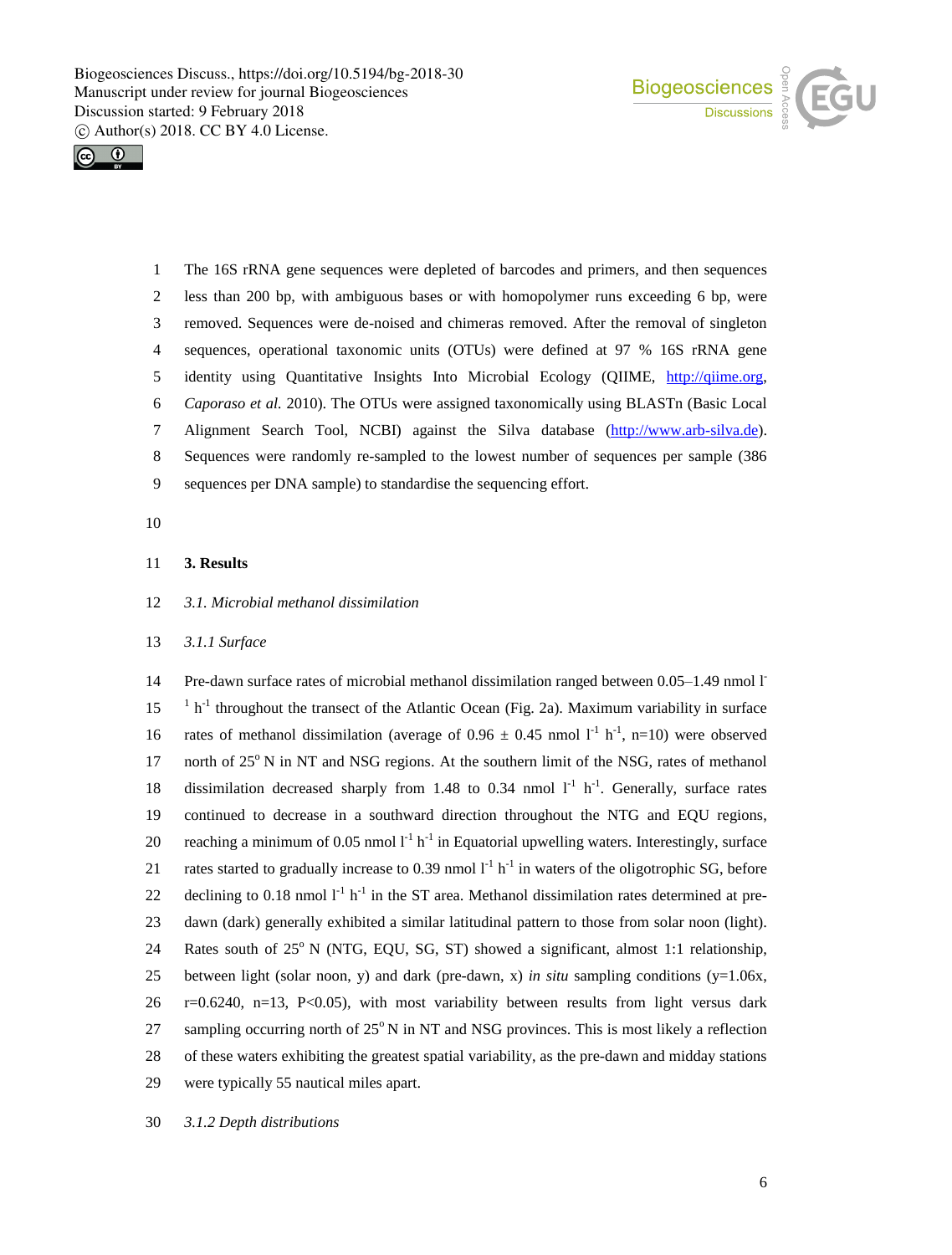



1 The average rates of methanol dissimilation with depth are shown in Fig. 3a for each oceanic 2 province. Rates varied between  $0.05-1.68$  nmol  $1^{-1}$  h<sup>-1</sup>, but showed no consistent statistically 3 significant trend with depth. However, clear differences were observed in microbial methanol 4 dissimilation in the top 200 m between contrasting provinces in the Atlantic Ocean; where 5 NSG≥NT>SG≈ST≥NTG>EQU. The highest rates of methanol dissimilation in the top 200 m 6 were observed in the most northern latitudes  $(0.22-1.50$  and  $0.15-1.68$  nmol  $1<sup>-1</sup>$  h<sup>-1</sup> for NT 7 and NSG respectively), consistent with surface trends (Fig. 2a). A strong decrease was 8 observed between the NSG (0.99  $\pm$  0.41 nmol  $1^{-1}$  h<sup>-1</sup>) and the NTG (0.18  $\pm$  0.04 nmol  $1^{-1}$  h<sup>-1</sup>) 9 regions. However, rates of microbial methanol dissimilation determined in the oligotrophic 10 waters of the NTG (0.18  $\pm$  0.04 nmol  $1^{-1}$  h<sup>-1</sup>) and SG (0.24  $\pm$  0.12 nmol  $1^{-1}$  h<sup>-1</sup>) regions were 11 comparable with rates in the ST region  $(0.20 \pm 0.05 \text{ nmol l}^{-1} \text{ h}^{-1})$ , with the EQU exhibiting the 12 lowest average rates of  $0.11 \pm 0.03$  nmol  $l^{-1}$  h<sup>-1</sup>.

13 Overall, latitudinal trends in depth profiles for methanol dissimilation rates mirrored those 14 found in surface waters. Surface microbial methanol dissimilation rates determined from pre-15 dawn (x) water were compared to those from 200 m (y), which are in permanent darkness 16 (the deepest 1 % PAR equivalent depth of 175 m was found was in the SG at  $\sim$ 19.50°S) and 17 also showed a  $\sim$ 1:1 relationship (y=0.967x, r=0.9237, n=19, P<0.001).

18

## 19 *3.2. Bacterial leucine incorporation rates*

#### 20 *3.2.1 Surface*

21 Rates of bacterial leucine incorporation (BLI) varied between 2.9–25.2 pmol  $I<sup>-1</sup> h<sup>-1</sup>$  in the pre-22 dawn surface waters of the Atlantic transect (Fig. 2b). On average, surface rates of BLI were 23 highest in the relatively more productive EQU upwelling region (18.3  $\pm$  4.8 pmol l<sup>-1</sup> h<sup>-1</sup>), and 24 lowest in the northern sub-tropical gyre (NSG,  $5.2 \pm 2.3$  pmol  $l^{-1}$  h<sup>-1</sup>). Surface rates of BLI 25 averaged 7.8  $\pm$  2.3 pmol 1<sup>-1</sup> h<sup>-1</sup> and 7.7  $\pm$  2.4 pmol 1<sup>-1</sup> h<sup>-1</sup> in the NTG and SG regions 26 respectively. The one measurement of BLI in the ST suggested much higher rates (25.2 pmol  $27$   $1^{-1}$  h<sup>-1</sup>) than previously determined during the transect, even when compared to the NT region 28 (9.9  $\pm$  3.9 pmol l<sup>-1</sup> h<sup>-1</sup>). Pre-dawn (dark) rates of BLI generally exhibited a similar latitudinal 29 pattern to those from solar noon (light), with more variability between light and dark 30 sampling observed in the waters of the productive EQU region. Bacterial rates of leucine 31 incorporation determined from samples collected at solar noon (y) were approximately 20%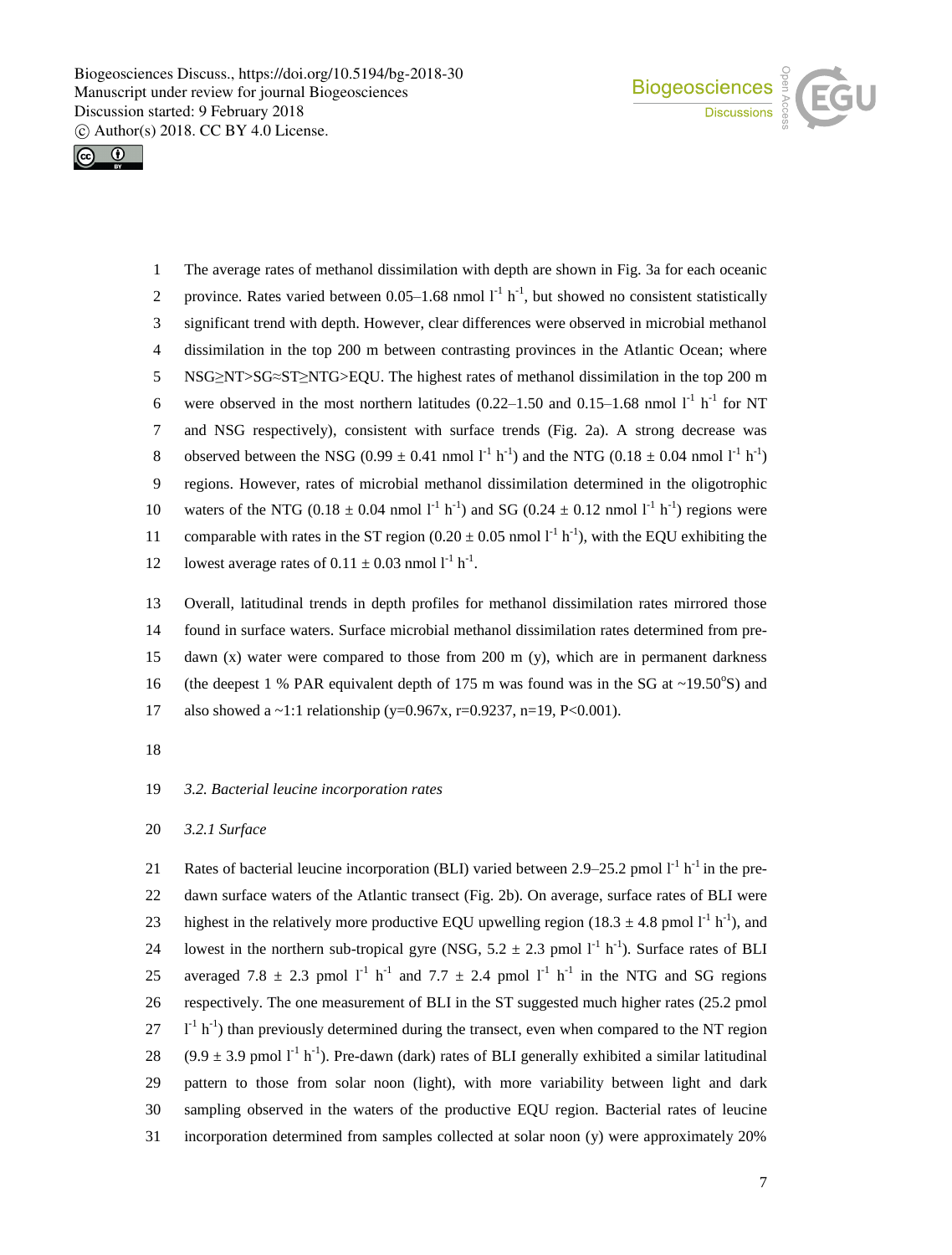



- 1 less than those determined at pre-dawn (y=0.7815x, r=0.7288, n=22, P<0.001), perhaps
- reflecting a degree of light inhibition of heterotrophic bacterial production.

*3.2.2 Depth profiles*

5 Rates of bacterial leucine incorporation varied between 0.5–60.2 pmol  $I<sup>-1</sup> h<sup>-1</sup>$  throughout the top 200 m of the water column. In the sunlit depths (97-1 % PAR) generally BLI rates followed the pattern EQY>NTG≈SG>NT>NSG (excluding the outliers of 60.2 and 31.3 pmol  $1<sup>-1</sup>$  h<sup>-1</sup> observed for the NSG at 14 % PAR from two depth profiles in this province). This trend differs slightly from that observed for surface only data due to sub-surface (1-14 % PAR) maxima observed in both the north and south oligotrophic gyres (NSG, NTG, SG). In the NT, NTG and EQU provinces, BLI rates were generally higher in sunlit depths compared to the dark at 200 m (Fig. 3b). However, there were no statistical differences between the provinces for rates of BLI determined at 200 m.

#### *3.3. Bacterial community composition*

*3.3.1 Surface*

 The total number of operational taxonomic units (OTUs) sequenced throughout the Atlantic Ocean varied between 91–207. Overall, the largest contributors to surface bacterial communities were *Prochlorococcus* and SAR11 16S rRNA gene sequences (Fig. 5a); which together accounted for between 21-60 % of all OTUs (21% in the SG and 60% in the NSG). These bacteria typically numerically dominate surface waters of nutrient depleted oceanic regions e.g. Gomez-Pereira et al. (2013). The numbers of *Prochlorococcus*, determined via flow cytometry, for the same surface samples from which 16S rRNA genes were amplified 24 range between 0.81 x  $10^5$  for the NTG region and 3.10 x  $10^5$  cells ml<sup>-1</sup> for the EQU region (see Table 2 for summary). *Prochlorococcus* 16S rRNA gene sequences contributed an 26 average of 28  $\pm$  12 % of the community composition of surface samples throughout the surface Atlantic Ocean. Numbers of SAR11 16S rRNA gene sequences contributed a maximum of 24 % to the total 16S rRNA gene sequences for the NSG region, and overall 29 contributed an average of  $11 \pm 3$  % to the bacterial community in surface waters of the Atlantic Ocean. There was a clear shift between surface bacterial communities in the two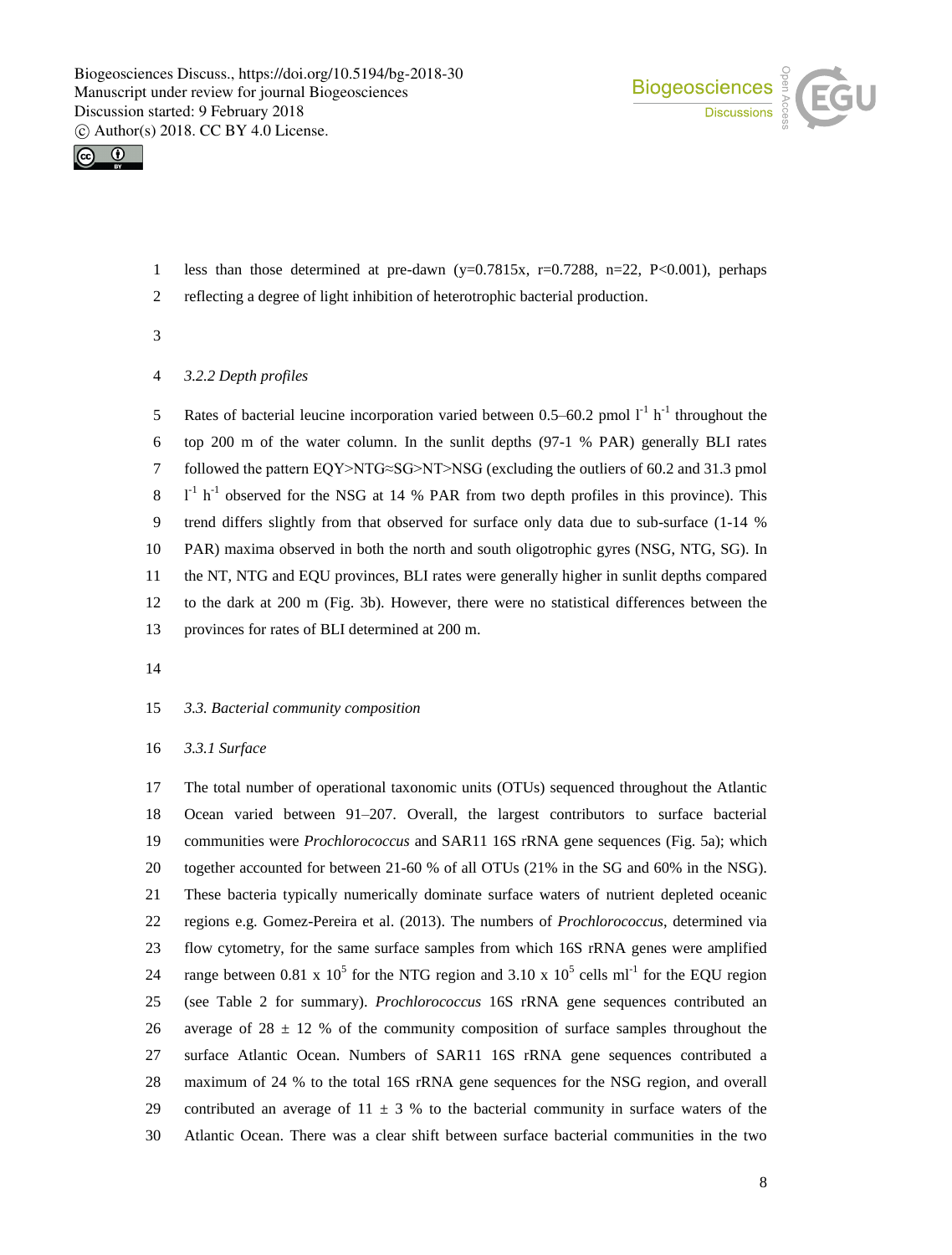



 northern gyre provinces with *Prochlorococcus* and SAR11 16S rRNA gene sequences decreasing from the NSG to the NTG region (59 and 33 % of total 16S rRNA gene sequences respectively). *Oceanspirillales* and *Flavobacterales* 16S rRNA gene sequences contributed approximately double the amount (compared to the total 16S rRNA sequences) in the NTG compared to the NSG region (25 and 12 % respectively).

 Microbial communities of the surface waters of the NT, NSG and EQU provinces were dominated by *Prochlorococcus*, *Alteromonadales* and SAR11, together representing between 64–72 % of 16S rRNA gene sequences. These orders were less dominant in the more oligotrophic waters of the NTG and SG, accounting for 43 % and 34 % of 16S rRNA gene sequences respectively. In these oligotrophic regions (NTG and SG) microbial communities appear less dominated by a few orders, with a more even spread of bacterial orders contributing to the community composition (Fig. 5a).

#### *3.3.2 Depth profiles*

 The largest contributors to bacterial communities at the 33 % PAR depths were, like surface communities, *Prochlorococcus* and SAR11 16S rRNA gene sequences (Fig. 5b). Together

they accounted for between 47-70 % of all OTUs, with the minimum and maximum

contributions in the SG and EQU provinces respectively. If the proportion of sequences

contributing individually <5% were included then collectively they accounted for between

69-91 % of all 16S rRNA gene sequences. The main differences between the surface and

33% PAR equivalent depth (14-31 m) are the increasing dominance of the cyanobacteria

*Prochlorococcus,* and the decrease in relative contribution of *Alteromonadales* at 33% PAR

- depths, particularly in the NT region.
- 

In the darker 1 % PAR depths (59-127 m) *Prochlorococcus* and SAR11 16S rRNA gene

sequences (Fig. 5c) still accounted for between 32-65 % of all OTUs, with the minimum and

maximum contributions in the SG and EQU respectively. With the addition of sequences for

- each Order contributing <5 % to the total 16SrRNA gene sequences, these three categories
- accounted for 60-81% of all 16S rRNA gene sequences retrieved throughout each of the
- regions sampled. Two notable differences at this light level in the SG region compared to the
- other provinces are the 12 % contribution made by the Order III *Incertae Sedis* which belongs
- to the *Bacteroidetes* class, and the relative reduction in contribution made by
- *Prochlorococcus* (11 % compared to an Atlantic average of 27±15 % at 1 % PAR). However,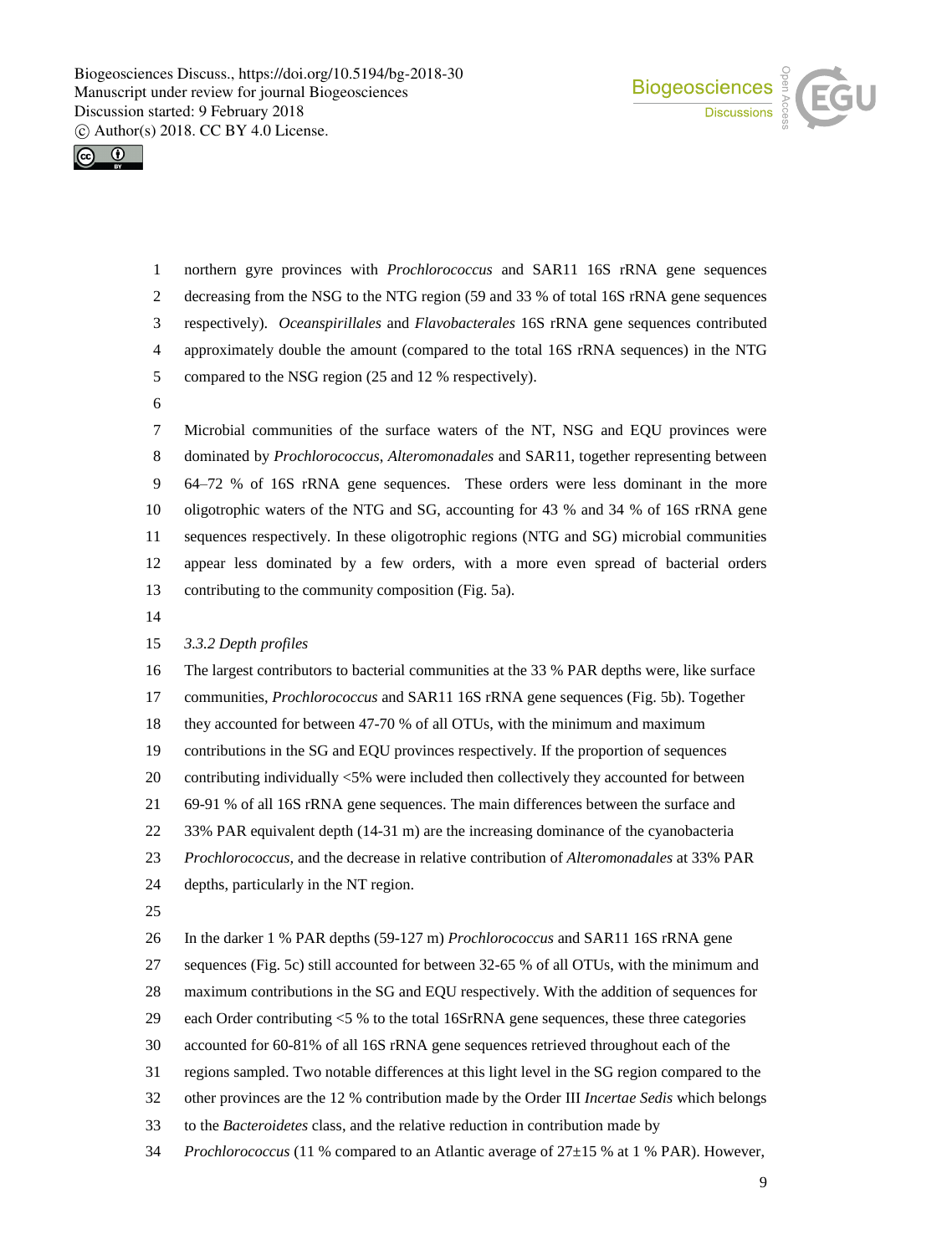



the latter trend is not confirmed in the cell numbers of *Prochlorococcus* determined via flow

- cytometry (Table 2).
- 

In the permanent dark of 200 m, SAR11 bacteria contributed between 14-29 % in northern

regions, which contrasted to only 4-5 % in the EQU and SG provinces. The SAR324 clade

- contributed 8-11 % in the northern gyre. Both uncultivated bacteria and those that
- individually comprised <5 % contributed relatively highly to the OTUs (10-36 % and 21-33
- % respectively). These two groupings together with the SAR11 and SAR324 make up 83-89

% in northern regions and between 37-56 % in the SG and EQU provinces respectively. For

the EQU region the *Alteromonadales* order is also significant at 25 % (which collectively

comprise 81 % of all OTUs for EQU), whilst for the SG the cyanobacteria *Prochlorococcus*

and *Synechococcus* comprise 52 % (which collectively comprise 89 % of all OTUs for SG).

## **4. Discussion**

#### *4.1. Basin scale variability in biological methanol uptake*

 Maximum rates of methanol dissimilation in the Atlantic Ocean were recorded in the NSG 17 province at 33 % PAR light depth  $(25 \text{ m}, 1.68 \text{ nmol l}^{-1} \text{ h}^{-1}$ , Fig. 2 and Fig. 4a). An overview 18 of the variation in rates of methanol dissimilation to  $CO<sub>2</sub>$  throughout the top 200 m of the water column in the Atlantic Ocean is shown in Fig. 4a, which illustrates sub-surface maxima in northerly latitudes. However, no statistically significant differences were calculated between rates of methanol dissimilation in the euphotic zone (97–1 % PAR) compared to the 22 aphotic zone (samples from 200 m) in the NSG ( $t_{NSG}$ =2.63,  $t_{20}$ =2.85 for P<0.01), NTG ( $t_{NTG}$ = 23 0.02, t<sub>12</sub>=3.05 for P<0.01), EQU (t<sub>EQU</sub>=1.01, t<sub>18</sub>=2.88 for P<0.01) and SG regions (t<sub>SG</sub>=0.88,  $t_{19}=2.88$  for P<0.01). This is consistent with a previous study in the north east Atlantic Ocean, which similarly reported no significant variability in methanol dissimilation rates with depth (Dixon and Nightingale, 2012). Nevertheless, greater variability with depth was observed for 27 methanol dissimilation rates from the northern gyre  $(F_{\text{NSG}}=3.22$  where  $F_{3,17}=3.20$ , P $\lt=0.05$ 28 and  $F_{NTG}=5.14$  where  $F_{2,10}=4.10$ , P<0.05). Variability in rates from the euphotic zone were 29 found to be significantly higher than those from 200 m in northern  $(t_{NT}=3.17, t_{20}=2.85$  for 30 P<0.01) and southern temperate regions ( $t_{ST}$ =5.03,  $t_{10}$ =3.17 for P<0.01). 

 Although the highest rates of methanol dissimilation were determined in the NSG, these values were approximately seven times lower than the maxima determined during a seasonal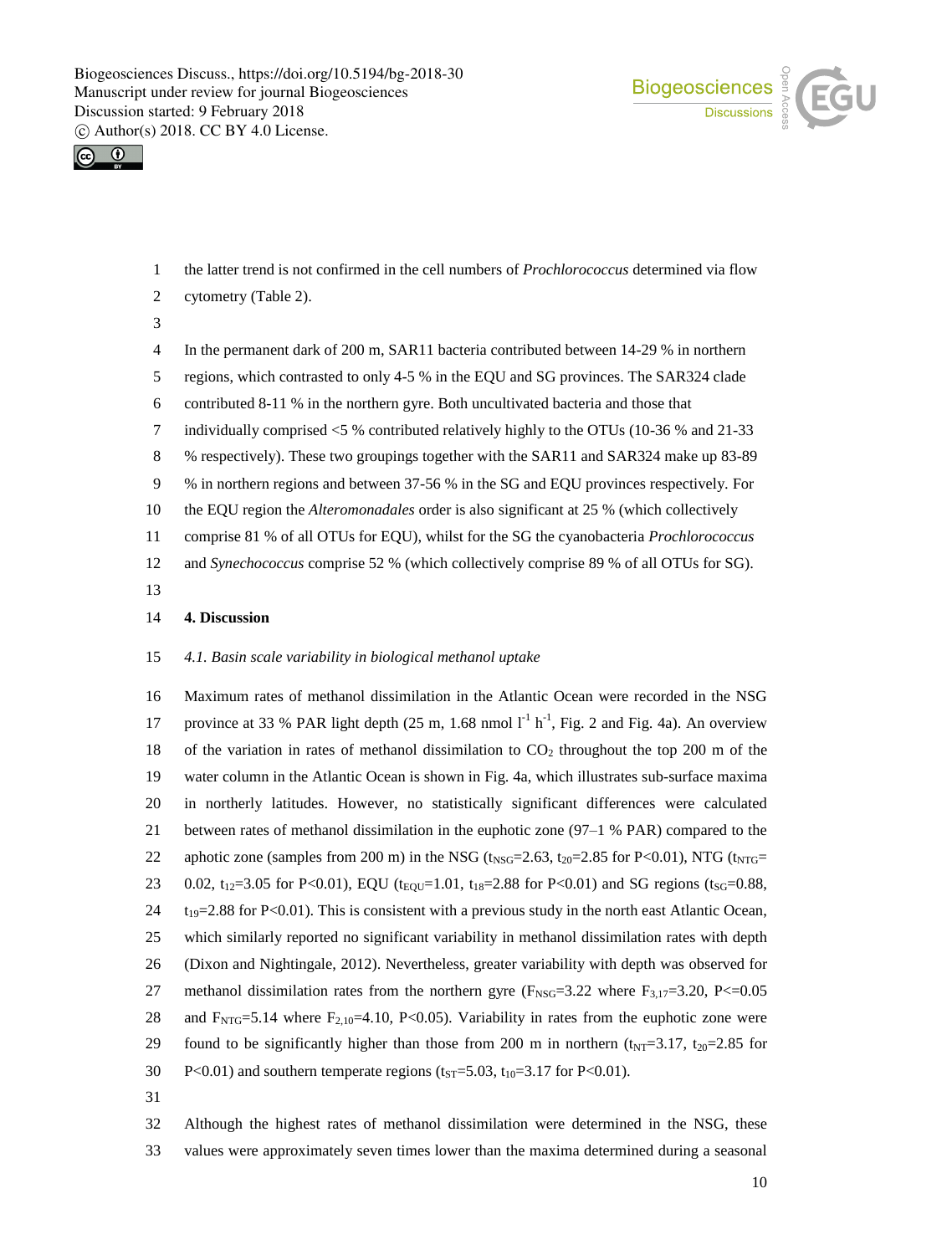



1 study of the temperate western English Channel  $(0.5{\text -}11.2 \text{ nmol } 1^1 \text{ h}^{-1}$ , Sargeant et al., 2016). 2 Rates determined in the temperate waters of the south Atlantic  $(0.11-0.45 \text{ nmol } I^1 \text{ h}^{-1})$  are 3 most comparable to the lowest rates determined during late spring and early summer of ~0.50 4 nmol  $l^{-1}$  h<sup>-1</sup> in temperate northern coastal waters (Sargeant et al., 2016). The seasonal study 5 in the western English Channel showed maximum rates of up to 11.2 nmol  $1<sup>-1</sup> h<sup>-1</sup>$  during 6 autumn and winter months (Sargeant et al., 2016). The differences in methanol dissimilation 7 rates between the temperate waters of the North  $(0.83\pm0.42 \text{ nmol } l^{\text{-}1} \text{ h}^{\text{-}1})$  and South 8  $(0.27 \pm 0.13$  nmol  $1^{-1}$  h<sup>-1</sup>) Atlantic may therefore reflect seasonal differences between 9 hemispheres i.e. sampling in the NT region occurred during late autumn compared to late 10 spring in the ST region.

11

 Methanol assimilation rates were generally two orders of magnitude lower than dissimilation 13 rates, reaching a maximum of 0.028 nmol  $I<sup>-1</sup> h<sup>-1</sup>$  in the top 200m throughout the Atlantic Ocean (Fig. 4b). Rates of methanol assimilation exhibited sub-surface maxima (at 33% PAR equivalent depth) which were particularly evident just north of the Equator (EQU) and in the 16 northern gyre (NSG) of  $0.015 \pm 0.004$  nmol  $1^{-1}$  h<sup>-1</sup>. These subsurface rates were on average 17 higher than surface values  $(0.004 \pm 0.004 \text{ nmol } l^{\text{-}l} \text{ h}^{\text{-}l})$ . Results are similar to findings by Dixon and Nightingale (2012) who also demonstrated sub-surface maxima between 20–30 m in the north east Atlantic. The methanol assimilation rates are shown for direct comparison to dissimilation, but have been previously discussed in more detail in Dixon et al. (2012).

21

## 22 *4.2. Bacterial community and productivity*

 In contrast to microbial methanol dissimilation, rates of bacterial leucine incorporation were 24 Iowest in the northern oligotrophic gyre (NSG 5.2  $\pm$  2.3 pmol  $I^1$  h<sup>-1</sup>, NTG 7.8  $\pm$  2.3 pmol  $I^1$ 25 h<sup>-1</sup>) reflecting lower microbial activity in these regions of the Atlantic. Surface microbial methanol dissimilation rates exhibited a statistically significant inverse correlation with 27 bacterial leucine incorporation,  $(r = -0.351, n = 36, P \le 0.05)$ . This is consistent with findings from a seasonal study in the western English Channel, where surface rates of methanol dissimilation were also inversely correlated to bacterial production (Sargeant et al., 2016). For all the depth data a negative correlation was also found in the NTG, EQU and SG 31 regions ( $r = -0.372$ ,  $n = 52$ ,  $P \le 0.01$ ), but NT and NSG areas showed methanol dissimilation rates independent of BLI. The productivity of heterotrophic bacteria is generally associated with the concentrations of phytoplankton-derived dissolved organic matter (DOM) e.g.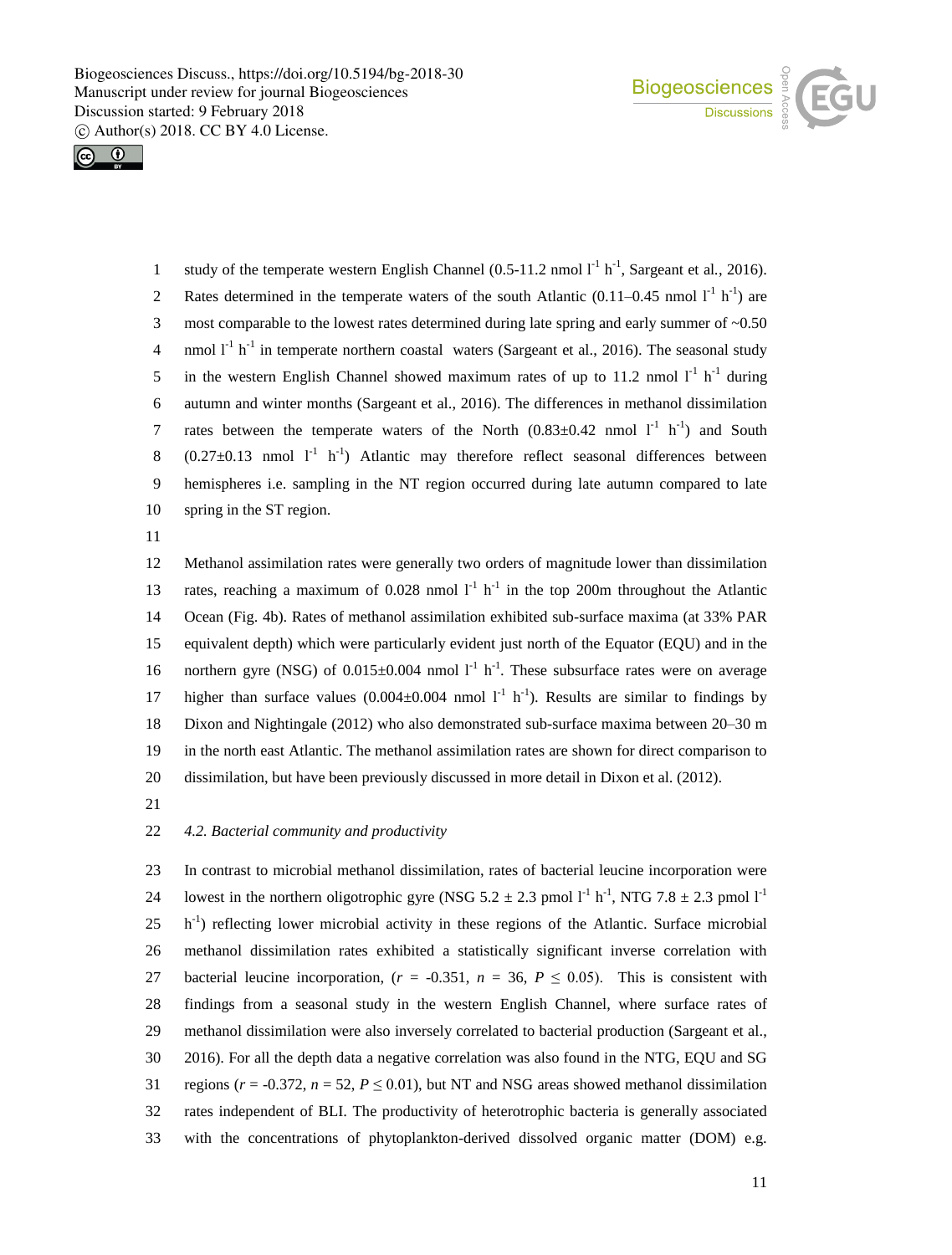



 proteins, lipids and carbohydrates which are utilised as sources of energy and carbon (Benner and Herndl, 2011; Nagata, 2008; Ogawa and Tanoue, 2003). Results from this present study indicate that in regions of low heterotrophic bacterial production i.e. in the northern Atlantic 4 Gyre (minimum rate of bacterial leucine incorporation of 3 pmol  $1^{-1}$  h<sup>-1</sup>) rates of methanol dissimilation were relatively higher. In oligotrophic regions, phytoplankton-derived DOM is scarce, suggesting that those bacteria able to metabolise methanol are using the carbon from methanol as an alternative source of energy (and to a lesser extent carbon).

 Although the bacterial community 16S rRNA gene sequence data did not display any clear patterns with changing biogeochemical province (in contrast to microbial methanol dissimilation rates), the bacterial community was shown to be depth-stratified throughout the Atlantic Ocean (Fig. 6a). A non-metric multi-dimensional scale (MDS) plot of a Bray-Curtis similarity matrix of 16S rRNA gene sequences (Fig. 6a) found bacterial community samples to cluster into three distinct groupings possibly reflecting light levels: sunlit (97 and 33 % PAR), minimal light (1 % PAR) and dark (200 m). Bacterial community samples from the same PAR equivalent depths were found to group together regardless of biogeochemical province. A larger cluster formed of samples from 97 and 33% PAR is likely to be formed of bacterial communities originating from the well-mixed surface layer of the water column, accounting for their similarity in composition. When all environmental parameters were considered together (including bacterial numbers and BLI) a Euclidean distance matrix non- metric MDS also demonstrated photic waters (97-1 % PAR) clustered together, and were significantly different to dark waters from 200m (Fig. 6b). However, no significant differences were observed between rates of methanol dissimilation determined from the euphotic zone (samples from 97-1 % PAR equivalent depths) compared to the aphotic zone 24 (samples from 200 m depth) for gyre and equatorial regions (NSG  $t_{NSG}=2.63$  ( $t_{20}=2.85$  for 25 P<0.01), NTG t<sub>NTG</sub>=0.02 (t<sub>12</sub>=3.05 for P<0.01), EQU t<sub>EQU</sub>=1.01 (t<sub>18</sub>=2.88 for P<0.01) and SG  $t_{\text{SG}}$ =0.88 (t<sub>19</sub>=2.88 for P<0.01)) although, clear differences between provinces were evident (Fig. 6c). This is consistent with results from Dixon and Nightingale (2012) who also found no significant variation of methanol dissimilation with depth in the north east Atlantic Ocean. These data suggest that light levels do not have a strong role to play in microbial methanol dissimilation in waters of the Atlantic, despite the overall bacterial community showing strong variability with depth (or incident light). Depth-stratification of microbial communities has been observed previously by Carlson et al*.* [2004], DeLong et al. [2006] and between euphotic and aphotic zones in the north western Sargasso Sea (Carlson et al., 2004).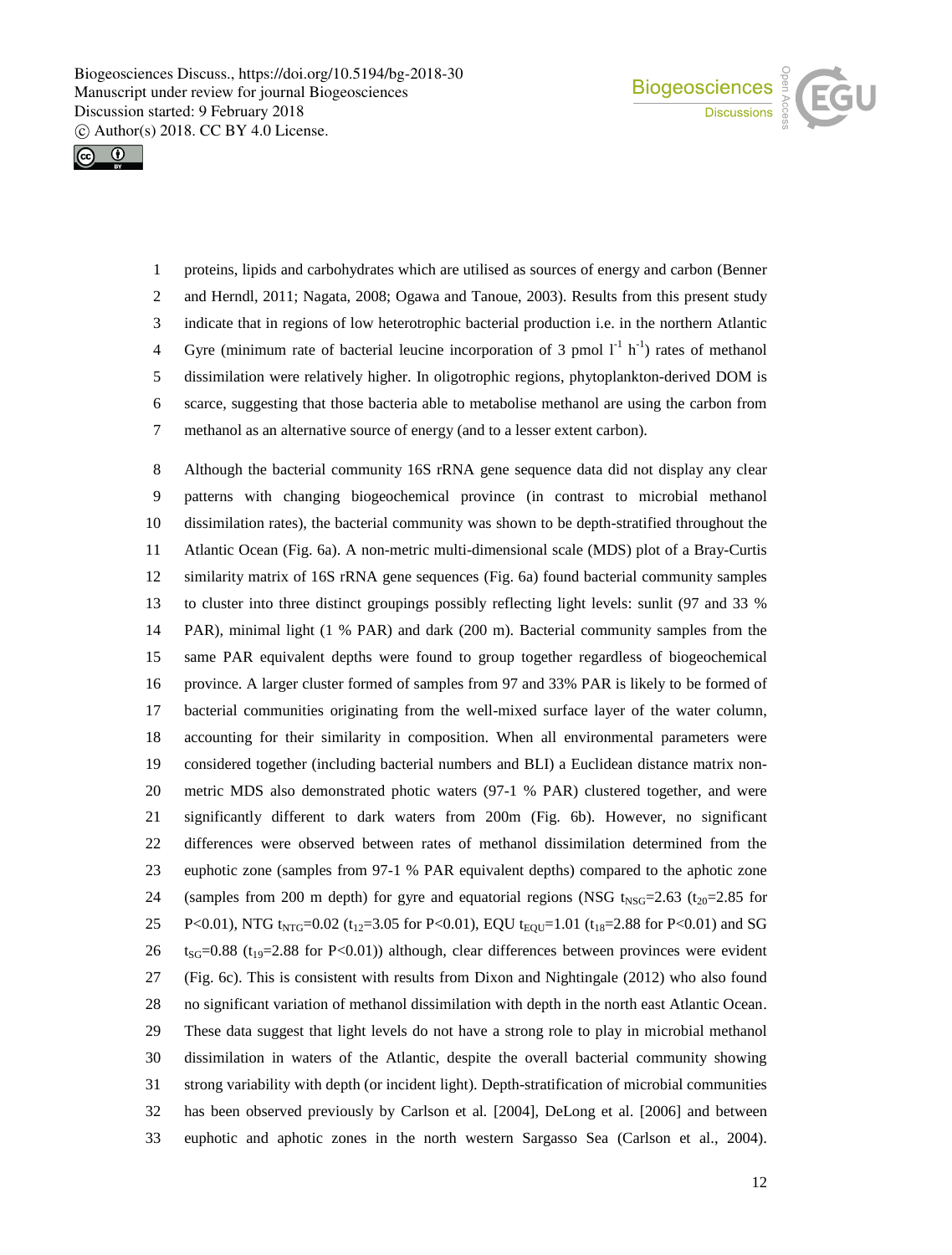



 Heywood et al. (2006) suggested that the physical separation of low nutrient surface waters in gyre regions from mixing with more nutrient rich waters below a defined pycnocline, in combination with differing levels of light availability, could partially explain changes in bacterial community composition throughout the water column. Therefore, these results could indicate that methanol dissimilation is limited to specific microbial groups that are present relatively uniformly between the surface and 200m, although more depth variability is shown north of 25oN where rates of methanol dissimilation are the highest and most variable.

8

## 9 *4.3. Methanol dissimilation and SAR11*

10 SAR11 cells have been shown to utilise methanol, but only as a source of energy (Sun et al., 11 2011). The numbers of SAR11 16S rRNA gene sequences exhibited a statistically significant 12 correlation with rates of microbial methanol dissimilation throughout the Atlantic basin (*r* = 13 0.477,  $n = 20$ ,  $P < 0.05$ ), where the number of SAR11 16S rRNA gene sequences explained 14 approximately half of the spatial variability in rates of methanol dissimilation. In culture, 15 SAR11 cells (strain HTCC1062) have previously been shown to utilise methanol as a source 16 of energy at a rate of  $\sim$  5 x 10<sup>-20</sup> moles cell<sup>-1</sup> h<sup>-1</sup> (Sun et al., 2011), which equates to 2 nmol l<sup>-1</sup> 17  $h^{-1}$  (using a culture cell abundance of 4 x 10<sup>7</sup> cells mL<sup>-1</sup>, Sun et al., 2011). SAR11 cells 18 dominate (59  $\pm$  4%) the low nucleic acid (LNA) fraction of bacterioplankton consistently 19 across the Atlantic Ocean, where typically numbers of LNA range between 0.2-1.0 x  $10^9$  cells 20  $I<sup>-1</sup>$  (Mary et al., 2006a). Thus estimates of *in situ* SAR11 numbers range between 0.12-0.59 x 21 10<sup>9</sup> cells 1<sup>-1</sup>. This is consistent with estimates from the Sargasso Sea of ~0.1 x 10<sup>9</sup> cells 1<sup>-1</sup> 22 (where they are reported to contribute  $\approx$  25% of total prokaryotic abundance of 0.4 x 10<sup>6</sup> cells 23  $\text{mLI}^{-1}$ , Malmstrom et al., 2004). Thus, we estimate that SAR11 cells of the Atlantic Ocean 24 could be oxidising methanol at rates between 5-29.5 pmol  $1^{-1}$  h<sup>-1</sup>, which could account for 25 between 0.3-59 % of the rates of methanol dissimilation in surface Atlantic waters.

26 A seasonal investigation in the western English Channel reported bacterial numbers ranging 27 between 2.0-15.8  $x10^5$  cells ml<sup>-1</sup> (Sargeant et al., 2016) which agrees well with data from 28 Mary et al. (2006b, 2.0-16.0  $x10^5$  cells ml<sup>-1</sup>). Assuming that SAR11 contribute between 9-29 20% of total bacterioplankton (Mary et al., 2006b) suggests SAR11 numbers range between 30 0.18-3.16 x10<sup>5</sup> cells ml<sup>-1</sup> at this coastal site. Using the above estimate of ~5 x 10<sup>-20</sup> moles cell<sup>-3</sup>  $1 - 1$  h<sup>-1</sup> for rates of methanol dissimilation in cultured SAR11 cells suggests that SAR11 could 32 oxidise methanol at rates ranging between 0.9-15.8 pmol  $l^{-1}$  h<sup>-1</sup> in temperate coastal regions.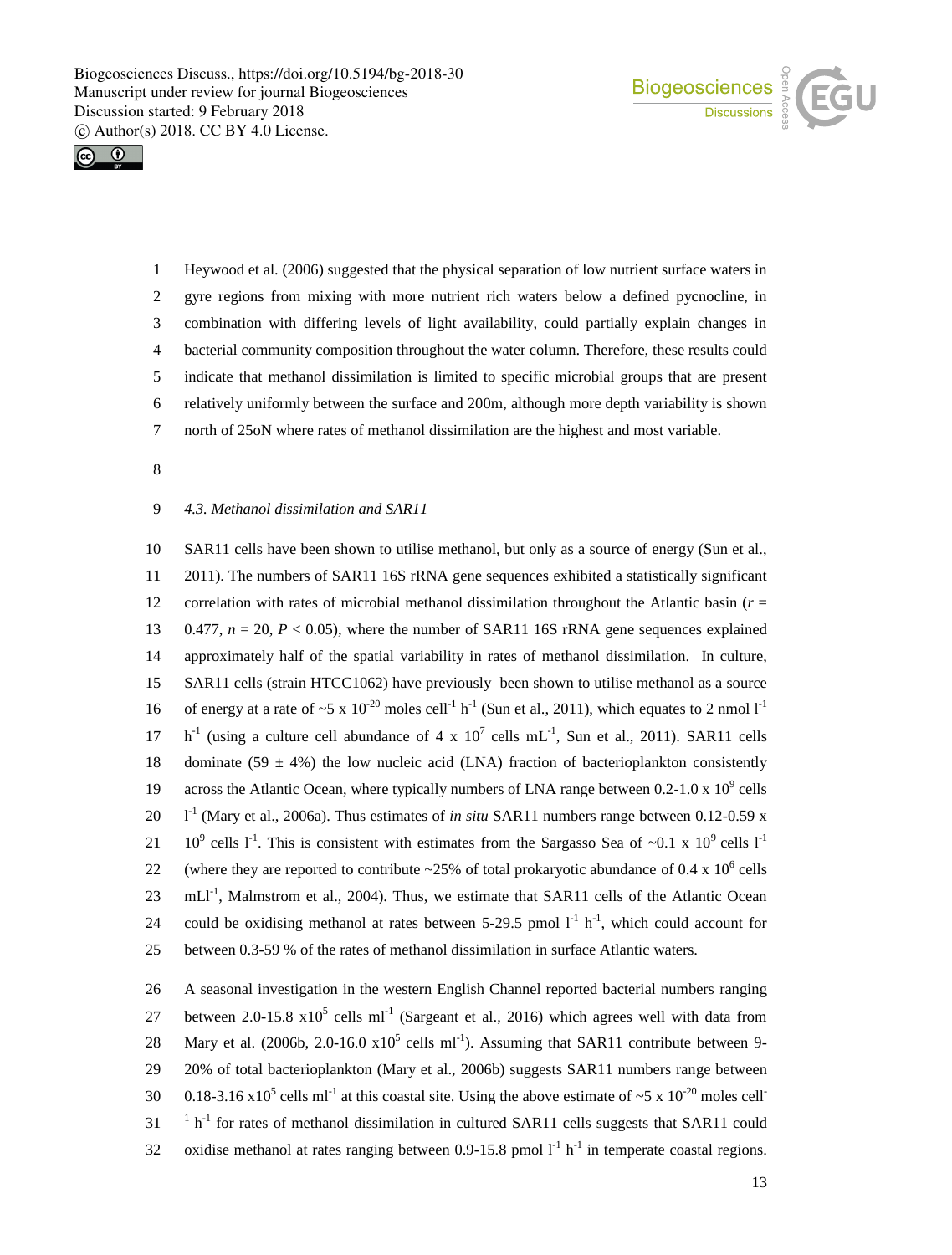



 This equates to <0.01-2.3% of microbial community methanol dissimilation rates (0.7-11.2 2 nmol  $I^1$  h<sup>-1</sup>, Sargeant et al., 2016). Therefore, we suggest that cells of the SAR11 clade are more likely to make a larger contribution to marine microbial methanol dissimilation in open ocean environments, where alternative sources of carbon are more limited relative to temperate coastal waters.

 Methylotrophic bacteria such as *Methylophaga sp*., *Methylococcaceae sp*. and *Hyphomicrobium sp.* have been previously identified, using *mxaF* functional gene primers (which encode for the classical methanol dehydrogenase), from the upper water column of Atlantic Ocean provinces (Dixon et al., 2013). More recently the XoxF gene, which encodes an alternative methanol dehydrogenase, has also been found to be widespread in coastal marine environments (Taubert et al., 2015). SAR11 bacteria are thought to contain an Fe alcohol dehydrogenase, which although not specific for methanol, can oxidise methanol (and 14 other short chain alcohols) to formaldehyde which is then thought to be converted to  $CO<sub>2</sub>$  by a methyl-THF linked oxidation pathway to produce energy (Sun et al., 2012). Thus it seems likely that both methylotrophic bacteria possessing *mxaF* and/or *xoxF,* together with microbes such as SAR11 (Sun et al*.*, 2011), are largely responsible for the turnover of methanol in seawater.

## *4.4. Marine methanol cycling*

 Data from this study substantially add to the measurements of microbial methanol dissimilation rates in seawater. This extended spatial coverage clearly demonstrates that methanol dissimilation is a widespread microbial process taking place in light and dark environments throughout the Atlantic Ocean. Dissimilation rates are typically two orders of magnitude greater than assimilation rates across most of the Atlantic Basin. These data suggest that methanol is an important source of energy for microbes. This is particularly true in the northern oligotrophic waters of the Atlantic Ocean, where corresponding *in situ* methanol concentrations range between 148-281 nM (Table 1). What is not clear is the source of methanol in open ocean waters, which is suspected to be biological in nature (Dixon et al., 2011a). Although direct flux estimates suggest that the atmosphere could also act as a source to the ocean (Yang et al, 2013), the magnitude of this flux is insufficient to support the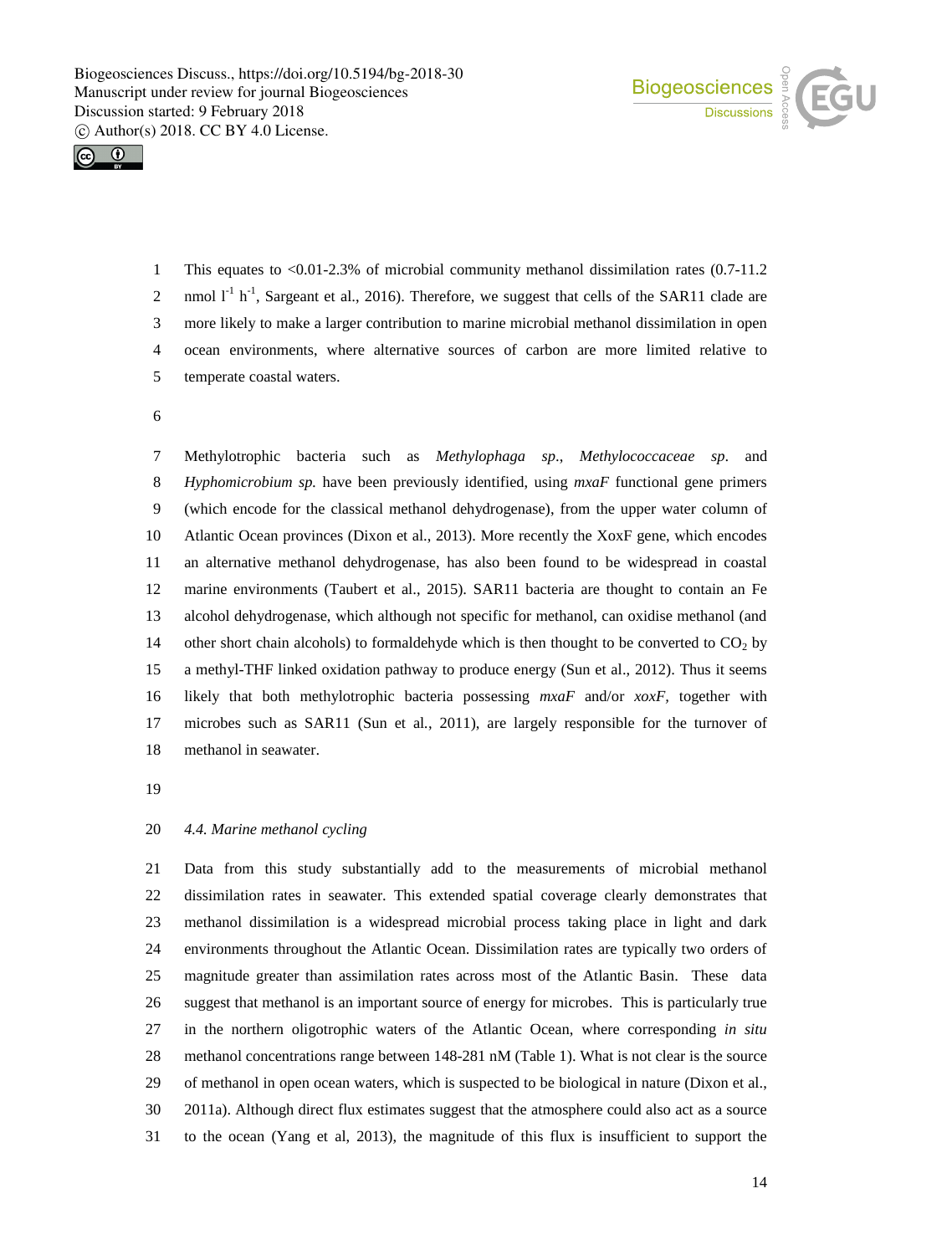



 observed rates of microbial methanol consumed by bacteria, and hence is suspected to be a minor contribution (Dixon et al., 2011a). Recent culture studies indicate that *Prochlorococcus sp.*, *Synechococcus* sp. and *Trichodesmium sp.* could produce methanol (Mincer and Aicher, 2016, Halsey et al., 2017), but *in situ* production mechanisms are unknown. Further work is needed to fully elucidate and quantify the sources of methanol in marine waters.

### **5. Conclusions**

 This study reports the first basin-wide understanding of microbial methanol dissimilation rates in seawater. Radiochemical assays have demonstrated active metabolism throughout the top 200 m of the water column, with rates being substantially higher in the northern subtropical Atlantic gyre. Microbial methanol dissimilation rates showed a positive correlation with the numbers of SAR11 16S rRNA gene sequences, and an inverse relationship with bacterial leucine incorporation. Future work should determine marine methanol sources and understand the relative contribution of various microbial orders to methanol loss processes.

#### **Acknowledgements**

We thank all scientists, officers and crew of the RRS James Cook during JC029. We also

thank Rachael Beale for determining methanol concentrations, Glen Tarran for flow

cytometry data, Karen Tait, Yin Chen and Michael Cunliffe for advice with molecular

biology work. Satellite data were processed by the NERC Earth Observation Data

Acquisition and Analysis Service (NEODAAS) at Plymouth Marine Laboratory

(http://www.neodaas.ac.uk). This work was funded by the UK Natural Environmental

Research Council (NERC) and the Earth and Life Systems Alliance, Norwich Research Park.

- This study is also a contribution to the international IMBeR project and was also supported
- by the UK Natural Environment Research Council National Capability funding to Plymouth
- Marine Laboratory and the National Oceanography Centre, Southampton. This is contribution
- number 323 of the AMT programme.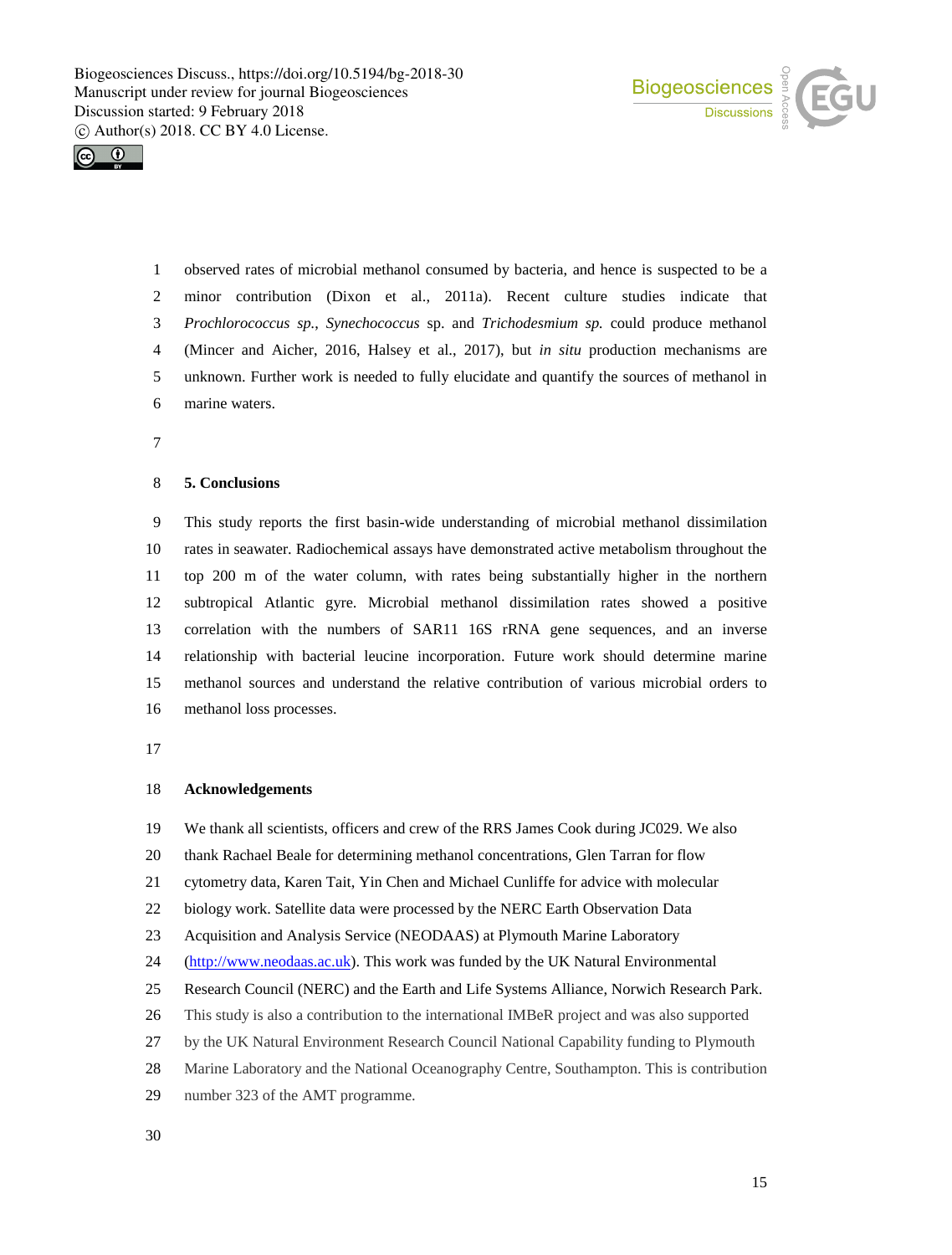



## **Conflict of Interest Statement**

- The Authors declare no conflict of interest with this manuscript.
- 

## **References**

| 5                | Beale, R., J. L. Dixon, S. R. Arnold, P. S. Liss, and P. D. Nightingale (2013), Methanol,    |
|------------------|----------------------------------------------------------------------------------------------|
| 6                | acetaldehyde, and acetone in the surface waters of the Atlantic Ocean, Journal of            |
| $\boldsymbol{7}$ | Geophysical Research: Oceans, 118(10), 5412-5425, doi: 10.1002/jgrc.20322.                   |
| $8\,$            | Benner, R., and G. Herndl (2011), Bacterially derived dissolved organic matter in the        |
| 9                | microbial carbon pump, in <i>Microbial carbon pump in the ocean</i> edited by N. Jiao, F.    |
| 10               | Azam and S. Sanders, pp. 46-48, Science/AAAS, Washington.                                    |
| 11               | Caporaso, J. G., J. Kuczynski, J. Stombaugh, K. Bittinger, et al. (2010), QIIME allows       |
| 12               | analysis of high-throughput community sequencing data, Nature Methods, 7, 335-336,           |
| 13               | doi: 10.1038/nmeth.f.303.                                                                    |
| 14               | Carlson, C. A., S. J. Giovannoni, D. A. Hansell, S. J. Goldberg, R. Parsons, and K. Vergin   |
| 15               | (2004), Interactions among dissolved organic carbon, microbial processes, and                |
| 16               | community structure in the mesopelagic zone of the northwestern Sargasso Sea,                |
| 17               | Limnology and Oceanography 49, 1073-1083, doi: 10.4319/lo.2004.49.4.1073.                    |
| 18               | Carpenter, L. J., S. D. Archerand R. Beale (2012), Ocean-atmopshere trace gas exchange,      |
| 19               | Chem. Soc. Rev., 41, 6473-6506, doi:10.1039/c2cs35121h                                       |
| 20               | Chistoserdova, L. (2011), Modularity of methylotrophy, revisited, Environmental              |
| 21               | Microbiology, 13(10), 2603-2622, doi: 10.1111/j.1462-2920.2011.02464.x.                      |
| 22               | Chistoserdova, L., M. G. Kalyuzhnaya, and M. E. Lidstrom (2009), The expanding world of      |
| 23               | methylotrophic metabolism, Annual Review of Microbiology, 63, 477, doi:                      |
| 24               | 10.1146/annurev.micro.091208.073600.                                                         |
| 25               | DeLong, E. F., C. M. Preston, T. Mincer, V. Rich, S. J. Hallam, N.-U. Frigaard, A. Martinez, |
| 26               | M. B. Sullivan, R. Edwards, and B. R. Brito (2006), Community genomics among                 |
| 27               | stratified microbial assemblages in the ocean's interior, Science 311, 496-503, doi:         |
| 28               | 10.1126/science.1120250.                                                                     |
| 29               | Dixon, J. L., and P. D. Nightingale (2012), Fine scale variability in methanol uptake and    |
| 30               | oxidation in the micro-layer and near-surface waters of the Atlantic, Biogeosciences,        |
| 31               | 9, 2961-2972, doi: 10.5194/bg-9-2961-2012.                                                   |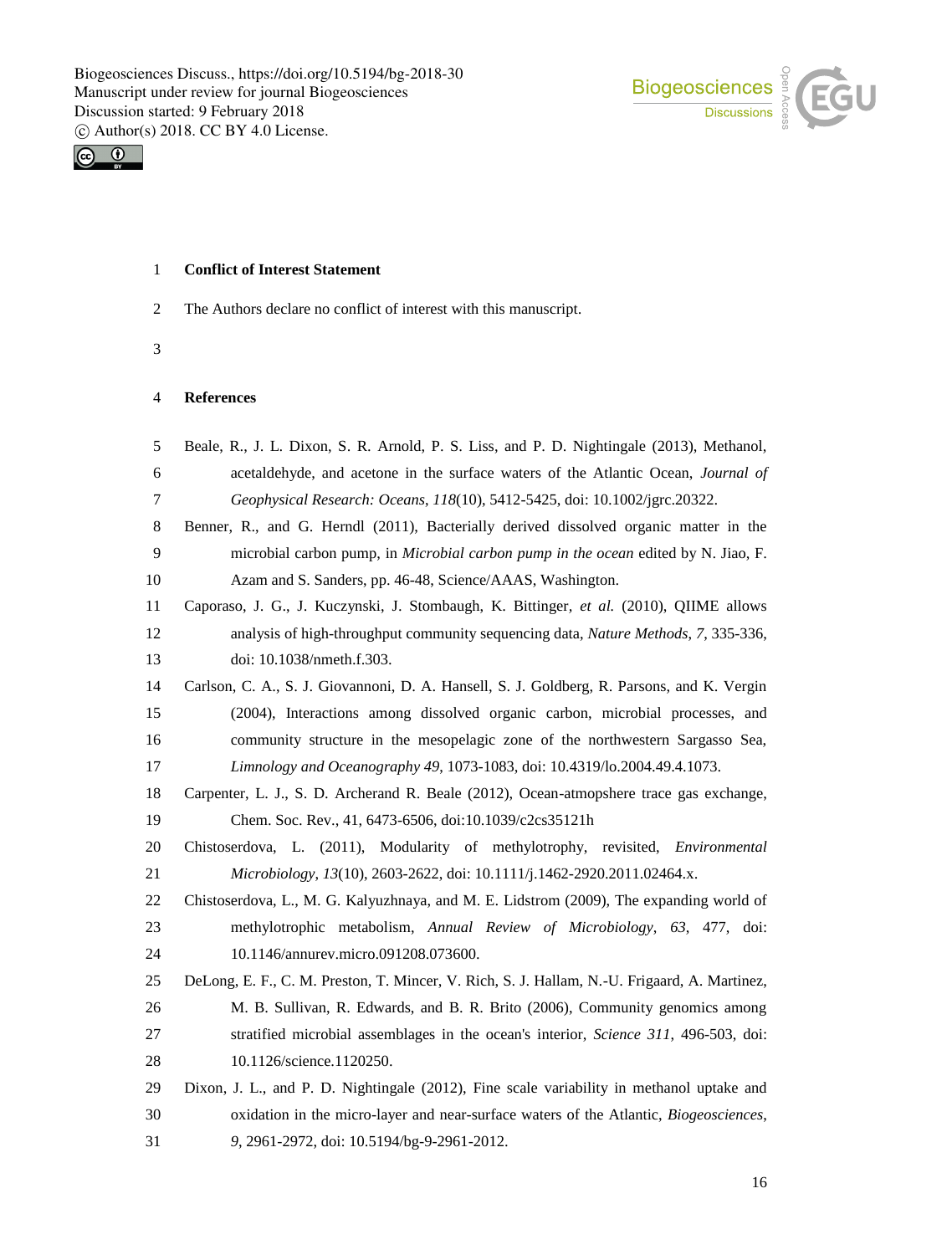



 Dixon, J. L., R. Beale, and P. D. Nightingale (2011a), Rapid biological oxidation of methanol in the tropical Atlantic: significance as a microbial carbon source, *Biogeosciences*, *8*, 2707-2716, doi: 10.5194/bg-8-2707-2011. Dixon, J. L., R. Beale, and P. D. Nightingale (2011b), Microbial methanol uptake in northeast Atlantic waters, *The ISME Journal*, *5*, 704 - 716, doi: 10.1038/ismej.2010.169. Dixon, J. L., S. Sargeant, P. D. Nightingale, and J. C. Murrell (2013), Gradients in microbial methanol uptake: productive coastal upwelling waters to oligotrophic gyres in the Atlantic Ocean, *The ISME Journal*, *7*, 568-580, doi: 10.1038/ismej.2012.130. Felix, J. D., S. B. Jones, G. B. Avery, J. D. Willey, R. N. Mead, and R. J. Kieber (2014), Temporal and spatial variations in rainwater methanol, *Atmospheric Chemistry and Physics Discussions*, *14*, 1375 - 1398, doi: 10.5194/acpd-14-1375-2014. Gómez-Pereira, P. R., M. Hartmann, C. Grob, G. A. Tarran, A. P. Martin, B. M. Fuchs, D. J. Scanlan and M. V. Zubkov (2013), Comparable light stimulation of organic nutrient uptake by SAR11 and Prochlorococcus in the North Atlantic subtropical gyre, *The ISME Journal 7*, 603–614; doi:10.1038/ismej.2012.126 Grob, C., M. Taubert, A. M. Howat, O. J. Burns, J. L. Dixon, H. H. Richnow, N. Jehmlich, M. Bergen, Y. Chen, and J. C. Murrell (2015), Combining metagenomics with metaproteomics and stable isotope probing reveals metabolic pathways used by a naturally occuring marine methylotroph, *Environmental Microbiology 17*, 4007- 47018; doi: 10.1111/1462-2920.12935. Halsey, KH, Giovannoni, SJ, Graus, M, Zhao, Y, Landry, Z, Thrash, JC, Vergin KL, de Gouw J (2017), Biological cycling of volatile organic carbon by phytoplankton and bacterioplankton. Limnology and Oceanography 62, 2650-2661: doi: 10.1002/lno.10596. Heikes, B., W. Chang, M. Pilson, E. Swift*, et al.* (2002), Atmospheric methanol budget and ocean implication, *Global Biogeochemical Cycles*, 16, 1133, doi: 27 10.1029/2002GB001895. Heywood, J., M. Zubkov, G. Tarran, B. Fuchs, and P. Holligan (2006), Prokaryoplankton standing stocks in oligotrophic gyre and equatorial provinces of the Atlantic Ocean: evaluation of inter-annual variability, *Deep Sea Research Part II: Topical Studies in Oceanography*, *53*, 1530-1547, doi: 10.1016/j.dsr2.2006.05.005. Kolb, S. (2009), Aerobic methanol-oxidising bacteria in soil, *FEMS Microbiology Letters*, *1 - 10*, doi: 10.1111/j.1574-6968.2009.01681.x.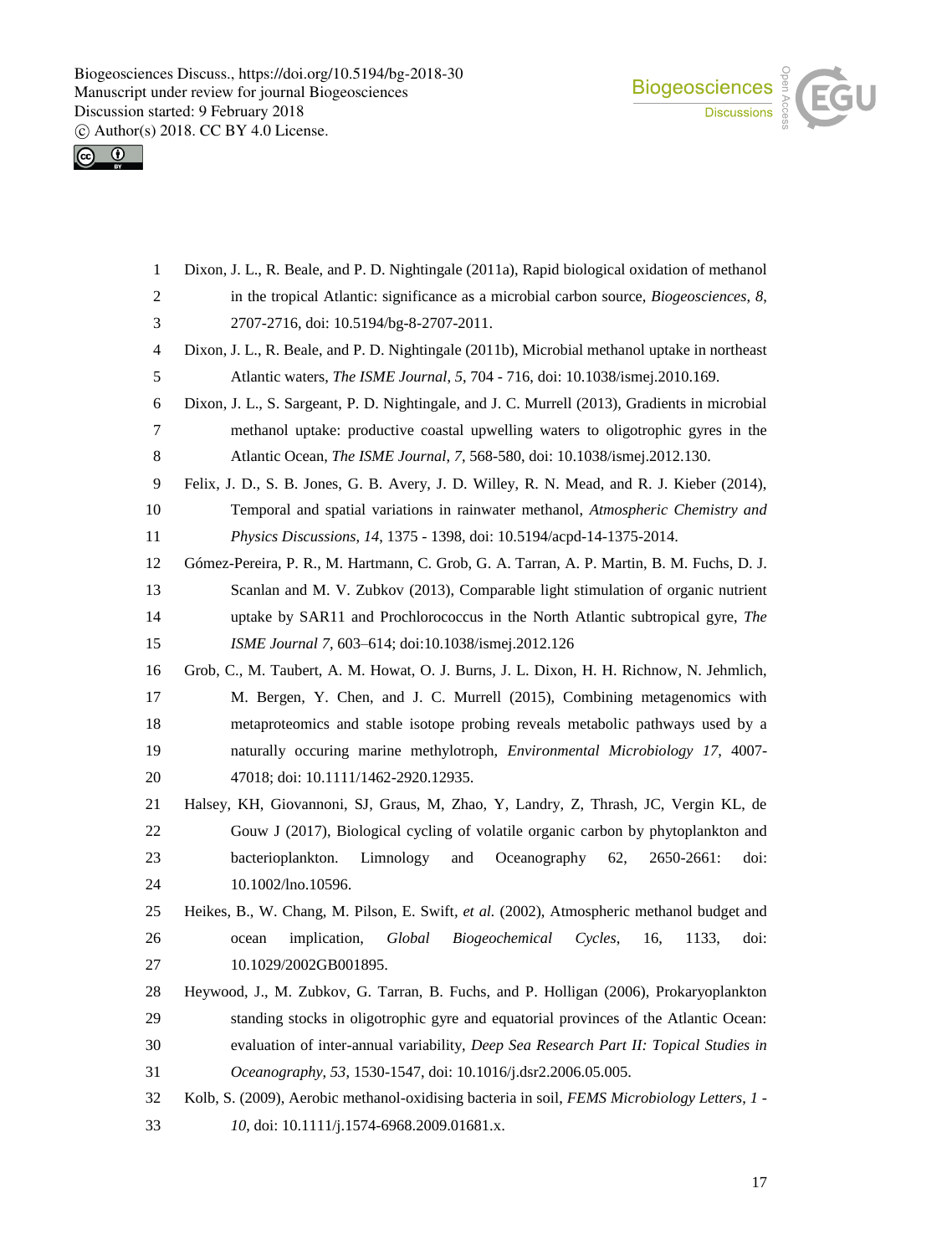



| $\mathbf{1}$   | Malmstrom, R. R., Kiene, R. P., Cottrell, M. T., & Kirchman, D. L. (2004). Contribution of       |
|----------------|--------------------------------------------------------------------------------------------------|
| 2              | SAR11 bacteria to dissolved dimethylsulfoniopropionate and amino acid uptake in the              |
| 3              | North Atlantic Ocean. Applied and Environmental Microbiology, 70, 4129-4135.                     |
| $\overline{4}$ | Mary, I., J. L. Heywood, B. M. Fuchs, R. Amann, G. A. Tarran, P. H. Burkill, and M. V.           |
| 5              | Zubkov (2006a), SAR11 dominance among metabolically active low nucleic acid                      |
| 6              | bacterioplankton in surface waters along an Atlantic meridional transect, Aquatic                |
| 7              | microbial ecology, 45, 107-113, doi: 10.3354/ame045107.                                          |
| 8              | Mary, I., D. Cummings, I. Biegala, P. Burkill, S. Archer, and M. Zubkov (2006b), Seasonal        |
| 9              | dynamics of bacterioplankton community structure at a coastal station in the western             |
| 10             | English Channel, Aquatic Microbial Ecology, 42, 119-126, doi: 10.3354/ame042119.                 |
| 11             | Mincer, T.J., and A. C. Aicher (2016), Methanol production by a broad phylogenetic array of      |
| 12             | marine phytolankton, Plos One, 11, doi: 10.1371/journal.pone.0150820.                            |
| 13             | McDonald, I. R., and J. C. Murrell (1997), The methanol dehydrogenase structual gene <i>mxaF</i> |
| 14             | and its use as a functional gene probe for methanotrophs and methylotrophs, <i>Applied</i>       |
| 15             | and Environmental Microbiology, 63, 3218-3224.                                                   |
| 16             | Muyzer, G., E. C. De Waal, and A. G. Uitierlinden (1993), Profiling of complex microbial         |
| 17             | populations by Denaturing Gradient Gel Electrophoresis analysis of Polymerase                    |
| 18             | Chain Reaction-amplified genes coding for 16S rRNA, Applied and Environmental                    |
| 19             | Microbiology, 59, 695-700.                                                                       |
| 20             | Muyzer, G., T. Brinkhoff, U. Nubel, C. Santegoeds, H. Schäfer, and C. Waver (1998),              |
| 21             | Denaturing gradient gel electrophoresis (DGGE) in microbial ecology, in Molecular                |
| 22             | Microbial Ecology Manual, edited by J. D. van Elsas and F. J. de Bruijn, pp. 1–27,               |
| 23             | Kluwer Academic Publishers, Dordrecht, The Netherlands.                                          |
| 24             | Nagata, T. (2008), Organic matter - bacteria interactions in seawater, in Microbial Ecology of   |
| 25             | the Oceans, edited by D. L. Kirchman, John Wiley and Sons, New Jersey.                           |
| 26             | Neufeld, J. D., Y. Chen, M. G. Dumont, and J. C. Murrell (2008), Marine methylotrophs            |
| 27             | revealed by stable-isotope probing, multiple displacement amplification and                      |
| 28             | metagenomics, Environmental Microbiology, 10, 1526-1535, doi: 10.1111/j.1462-                    |
| 29             | 2920.2008.01568.x.                                                                               |
| 30             | Neufeld, J. D., H. Schafer, M. J. Cox, R. Boden, I. R. McDonald, and J. C. Murrell (2007),       |
| 31             | Stable-isotope<br>probing<br>implicates<br>Methylophaga<br>and<br>novel<br>spp                   |
| 32             | Gammaproteobacteria in marine methanol and methylamine metabolism., The ISME                     |
| 33             | Journal, 1, 480 - 491, doi: 10.1038/ismej.2007.65.                                               |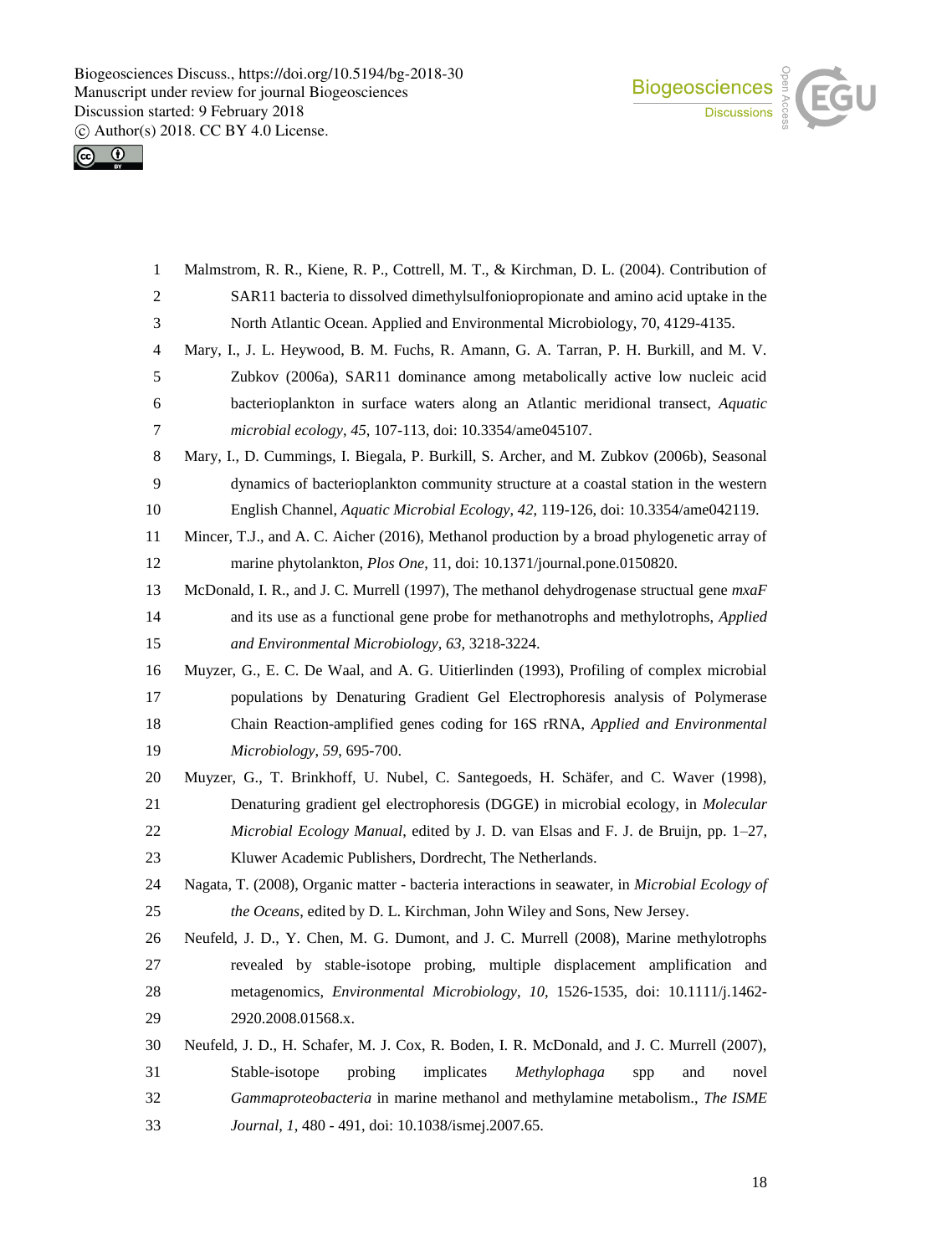



| $\mathbf{1}$ | Nightingale, P. D. (1991), Low molecular weight halocarbons in seawater, Ph.D. thesis,                   |
|--------------|----------------------------------------------------------------------------------------------------------|
| 2            | University of East Anglia, Norwich, UK.                                                                  |
| 3            | Ogawa, H., and E. Tanoue (2003), Dissolved organic matter in oceanic waters, Journal of                  |
| 4            | Oceanography, 59, 129-147.                                                                               |
| 5            | Sargeant, S. L., J. C. Murrell, P. D. Nightingale, and J. L. Dixon (2016), Seasonal variability          |
| 6            | in microbial methanol utilisation in coastal waters of the western English Channel.,                     |
| 7            | Marine Ecology Progress Series, 550, 53 - 64.                                                            |
| 8            | Sieburth, J. M., and M. D. Keller (1989), Methylaminotrophic bacteria in xenic nanoalgal                 |
| 9            | cultures: Incidence, significance, and role of methylated algal osmoprotectants,                         |
| 10           | Biological Oceanography, 6(5-6), 383-395, doi: 10.1080/01965581.1988.10749541.                           |
| 11           | Smith, D. C., and F. Azam (1992), A simple, economical method for measuring bacterial                    |
| 12           | protein synthesis rates in seawater using <sup>3</sup> H-leucine, <i>Marine Microbial Food Webs</i> , 6, |
| 13           | 107-114.                                                                                                 |
| 14           | Sun, J., L. Steindler, J. C. Thrash, K. H. Halsey, D. P. Smith, A. E. Carter, Z. C. Landry, and          |
| 15           | S. J. Giovannoni (2011), One carbon metabolism in SAR11 pelagic marine bacteria,                         |
| 16           | Plos One, 6, doi: 10.1371/journal.pone.0023973.                                                          |
| 17           | Taubert, M., C. Grob, A. M. Howat, O. J. Burns, J. L. Dixon, Y. Chen, and J. C. Murrell                  |
| 18           | $(2015)$ , $xoxF$ encoding an alternative methanol dehydrogenase is widespread in                        |
| 19           | coastal marine environments, <i>Environmental Microbiology</i> , 17, 3937 - 3948, doi:                   |
| 20           | 10.1111/1462-2920.12896.                                                                                 |
| 21           | Williams, J., R. Holzinger, V. Gros, X. Xu, E. Atlas, and D. W. R. Wallace (2004),                       |
| 22           | Measurements of organic species in air and seawater from the tropical Atlantic,                          |
| 23           | Geophysical Research Letters, 31, doi: 10.1029/2004GL020012.                                             |
| 24           | Wilson, S. M., M. P. Gleisten, and T. J. Donohue (2008), Identification of proteins involved             |
| 25           | in formaldehyde metabolism by Rhodobacter sphaeroides, Microbiology, 154, 296-                           |
| 26           | 305, doi: 10.1099/mic.0.2007/011346-0.                                                                   |
| 27           | Yang, M., P. D. Nightingale, R. Beale, P. S. Liss, B. Blomquist, and C. Fairall (2013),                  |
| 28           | Atmospheric deposition of methanol over the Atlantic Ocean, Proceedings of the                           |
| 29           | National<br>Academy<br><b>Sciences</b><br>20034<br>$\sigma f$<br>USA,<br>110,<br>20039,<br>doi:          |
| 30           | 10.1073/pnas.1317840110.                                                                                 |
| 31           | Yang, M., R. Beale, P. Liss, M. Johnson, B. Blomquist, and P. D. Nightingale (2014), Air-sea             |
| 32           | fluxes of oxygenated volatile organic compounds accross the Atlantic Ocean,                              |
| 33           | Atmospheric Chemistry and Physics, 14, 7499-7517, doi: 10.5194/acpd-14-8015-                             |
| 34           | 2014.                                                                                                    |
|              |                                                                                                          |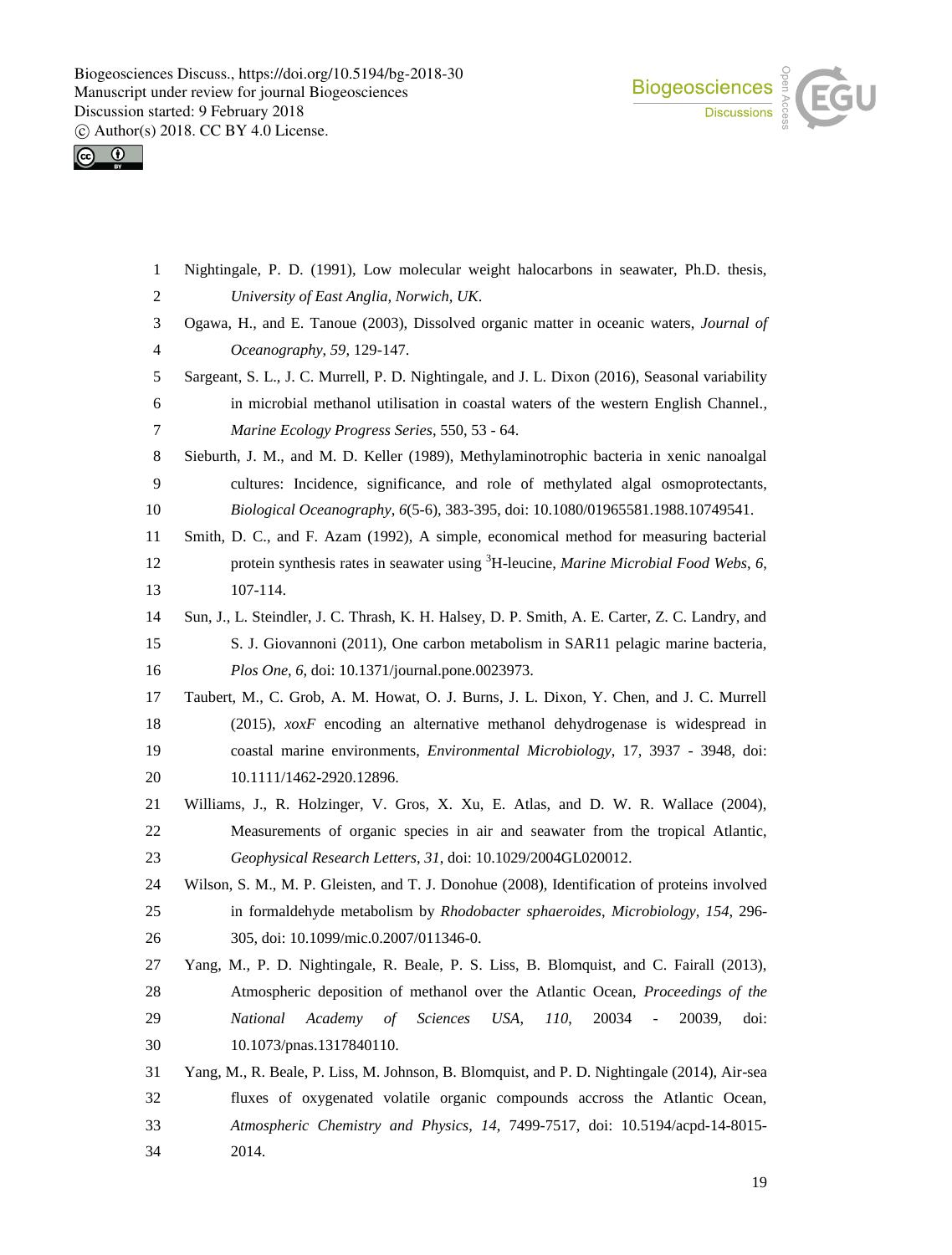



## **Figure and Table legends.**

| $\overline{c}$ | Figure 1. Remotely sensed MODIS-Aqua chlorophyll $a$ composite image of the Atlantic                                     |
|----------------|--------------------------------------------------------------------------------------------------------------------------|
| 3              | Ocean from November 2009 (image courtesy of NEODAAS). White squares represent                                            |
| $\overline{4}$ | sampling points and circles indicate samples within different oceanic provinces, labelled with                           |
| 5              | province names NT (northern temperate), NSG (northern subtropical gyre), NTG (northern                                   |
| 6              | tropical gyre), EQU (equatorial upwelling), SG (southern gyre), ST (southern temperate).                                 |
| $\tau$         |                                                                                                                          |
| 8              | Figure 2. Variability in a) microbial methanol dissimilation rates (using the specific activity                          |
| 9              | of <sup>14</sup> CH <sub>3</sub> OH) and b) bacterial leucine incorporation (BLI), in surface waters of the Atlantic     |
| $10\,$         | Ocean. Rates were determined from pre-dawn ( $\bullet$ solid line) and solar noon ( $\Diamond$ dashed line)              |
| 11             | CTD casts. Error bars represent $\pm 1$ s.d. of triplicate samples, dashed vertical lines indicate                       |
| 12             | Atlantic province boundaries.                                                                                            |
| 13             |                                                                                                                          |
| 14             | Figure 3. Average depth profiles in Atlantic provinces for a) microbial methanol                                         |
| 15             | dissimilation (using the specific activity of ${}^{14}CH_3OH$ ) and b) bacterial leucine incorporation                   |
| 16             | (BLI) in pre-dawn waters. Error bars represent $\pm 1$ s.d. of variation within the province,                            |
| 17             | province averages derived from NT ( $n = 5$ ), NSG ( $n = 5$ ), NTG ( $n = 3$ ), EQU ( $n = 4$ ), SG ( $n =$             |
| 18             | 5) and ST ( $n = 3$ ), except for BLI where there is no data from the ST.                                                |
| 19             |                                                                                                                          |
| 20             | <b>Figure 4.</b> Microbial methanol (a) dissimilation and (b) assimilation rates (nmol $1^{-1}$ h <sup>-1</sup> ) in the |
| 21             | top 200 m of an Atlantic Meridional transect (contour plots).                                                            |
| 22             |                                                                                                                          |
| 23             | Figure 5. Changes in bacterial community composition (Order, identified using 16S rRNA                                   |
| 24             | gene sequencing) for a) 97 % PAR surface 5m, b) 33 % PAR 10-31m, c) 1 % PAR 15-54m                                       |
| 25             | and d) 200 m for different provinces (NT, NSG, NTG, EQU and SG) of the Atlantic Ocean.                                   |
| 26             | Analysis is based on a rarefied sample of 386 sequences per sample. Bacterial Orders                                     |
| 27             | individually contributing to less than 5% of the total sample sequences were pooled together                             |
| 28             | into 'Others (<5%)' for clarity. Where <i>Prochlorococcus</i> , Alteromonadales,                                         |
| 29             | SAR11 clade, $\mathbb{III}$ Oceanospirillales, $\Box$ Rhodospirillales, $\Box$ Flavobacteriales,                         |
| 30             | Rhodobacterales, $\Box$ Sphingomonadales, $\boxtimes$ Synechococcus, $\Box$ Acidimicrobiales, $\Box$                     |
| 31             | Order III Incertae Sedis, F- SAR324 clade (Marine group B), Essuncultivated bacterium, ZZ                                |
| 32             | other bacteria individually comprising <5%.                                                                              |
|                |                                                                                                                          |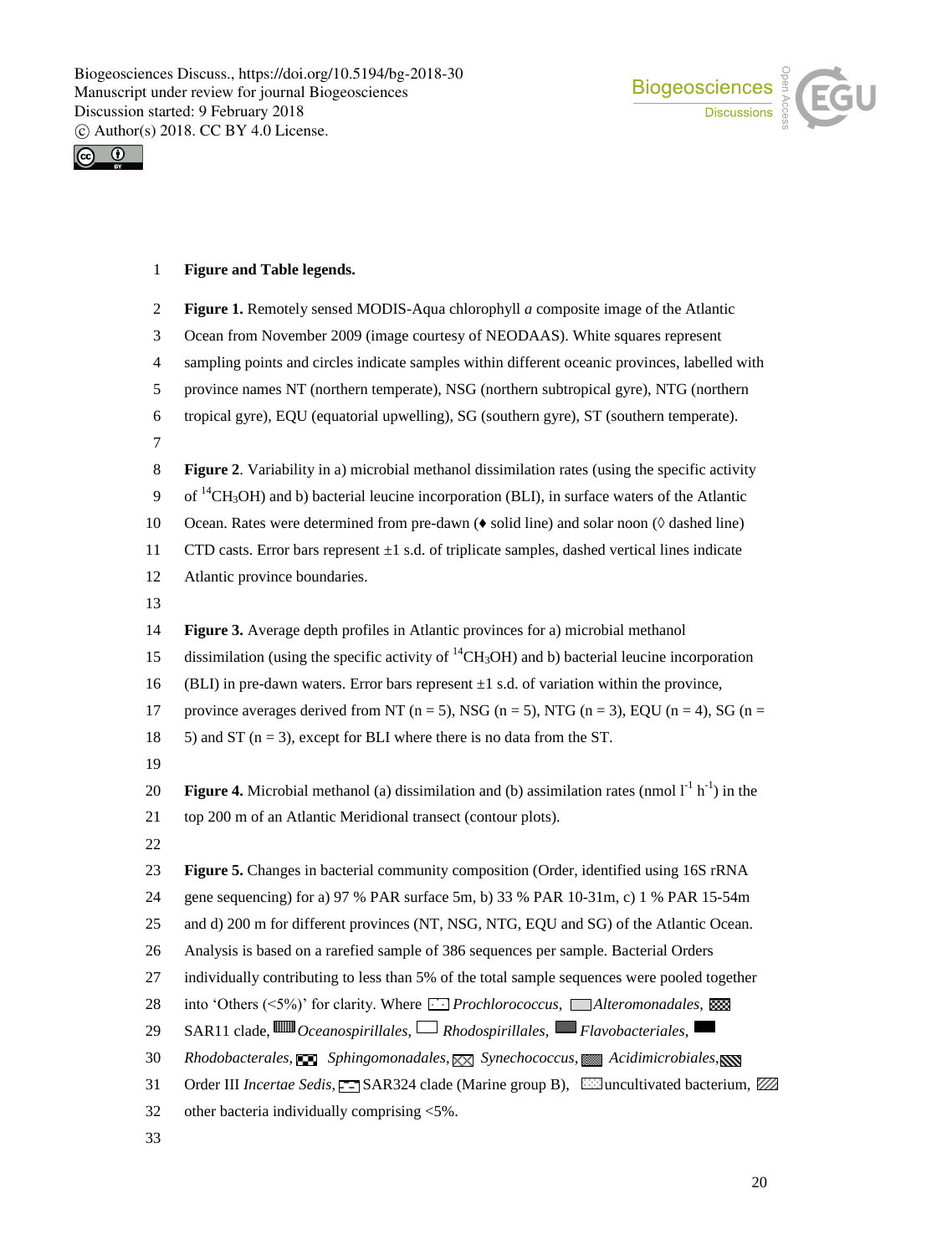



| $\mathbf{1}$   | Figure 6. Non-metric multi-dimensional scale (MDS) plots of (a) a Bray-Curtis similarity            |
|----------------|-----------------------------------------------------------------------------------------------------|
| $\overline{c}$ | matrix of the 16S rRNA gene sequences of the bacterial community, (b) a Euclidean distance          |
| 3              | matrix of environmental parameters (salinity, temperature, chl. a, primary productivity,            |
| 4              | inorganic nutrients, flow cytometry cell numbers, BLI) and (c) a Euclidean distance matrix of       |
| 5              | rates of methanol dissimilation. Dashed lines highlight significant sample grouping. Plots          |
| 6              | generated using PRIMER-E (www.primer-e.com). For (a) and (b) $\blacksquare$ represents samples from |
| 7              | 200 m i.e. 0 % PAR.                                                                                 |
| 8              |                                                                                                     |
| 9              |                                                                                                     |
| 10             |                                                                                                     |
| 11             | Table 1. Summary of rates of methanol uptake (dissimilation and assimilation), methanol             |
| 12             | concentrations, bacterial leucine incorporation (BLI) and production (BP), numbers of               |
| 13             | heterotrophic bacteria (BN), Prochlorococcus (Pros) and Synechococcus (Syns).                       |
| 14             |                                                                                                     |
| 15             |                                                                                                     |
| 16             |                                                                                                     |
| 17             |                                                                                                     |
| 18             |                                                                                                     |
| 19             |                                                                                                     |
| 20             |                                                                                                     |
| 21             |                                                                                                     |
| 22             |                                                                                                     |
| 23             |                                                                                                     |
| 24             |                                                                                                     |
| 25             |                                                                                                     |
| 26             |                                                                                                     |
| 27             |                                                                                                     |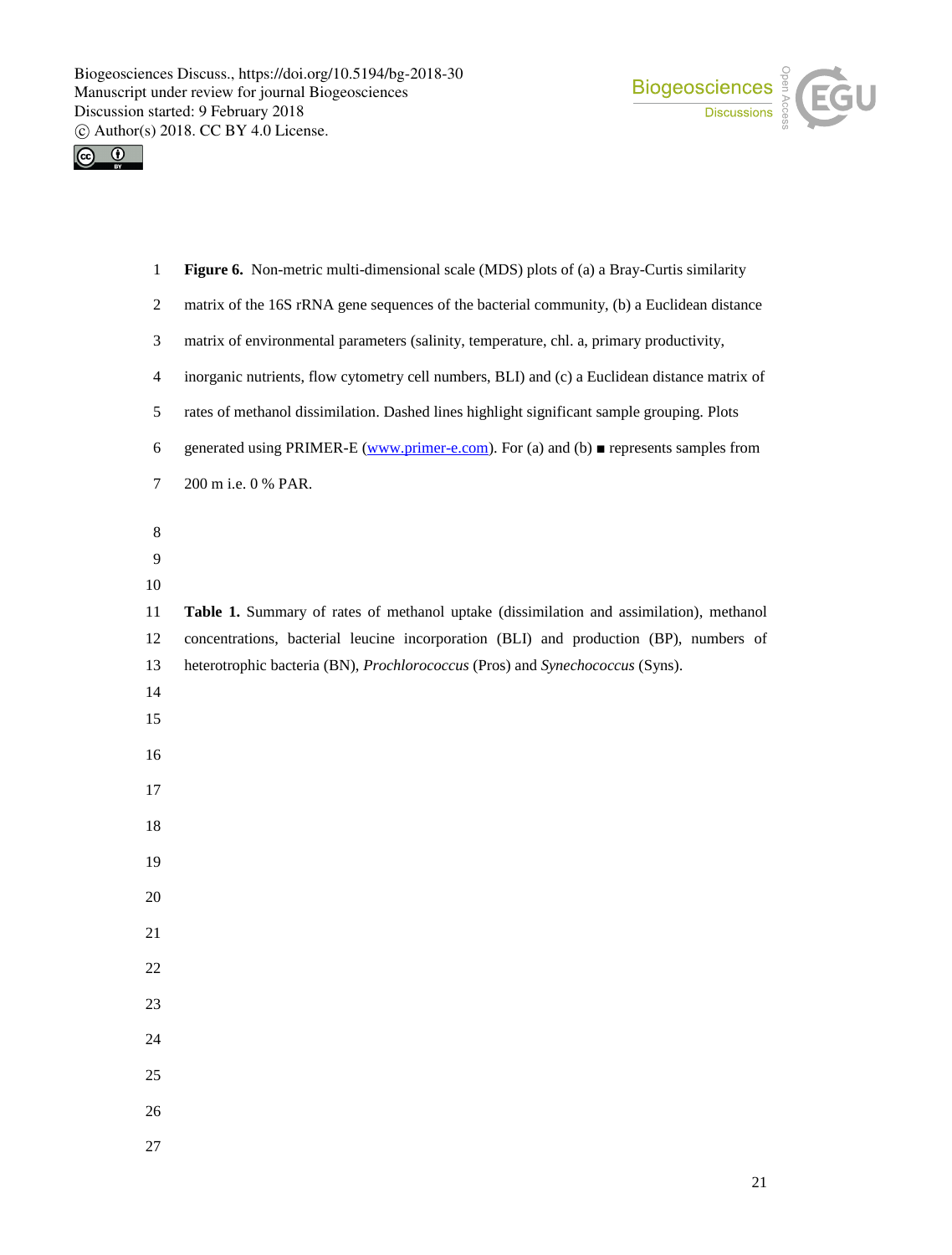





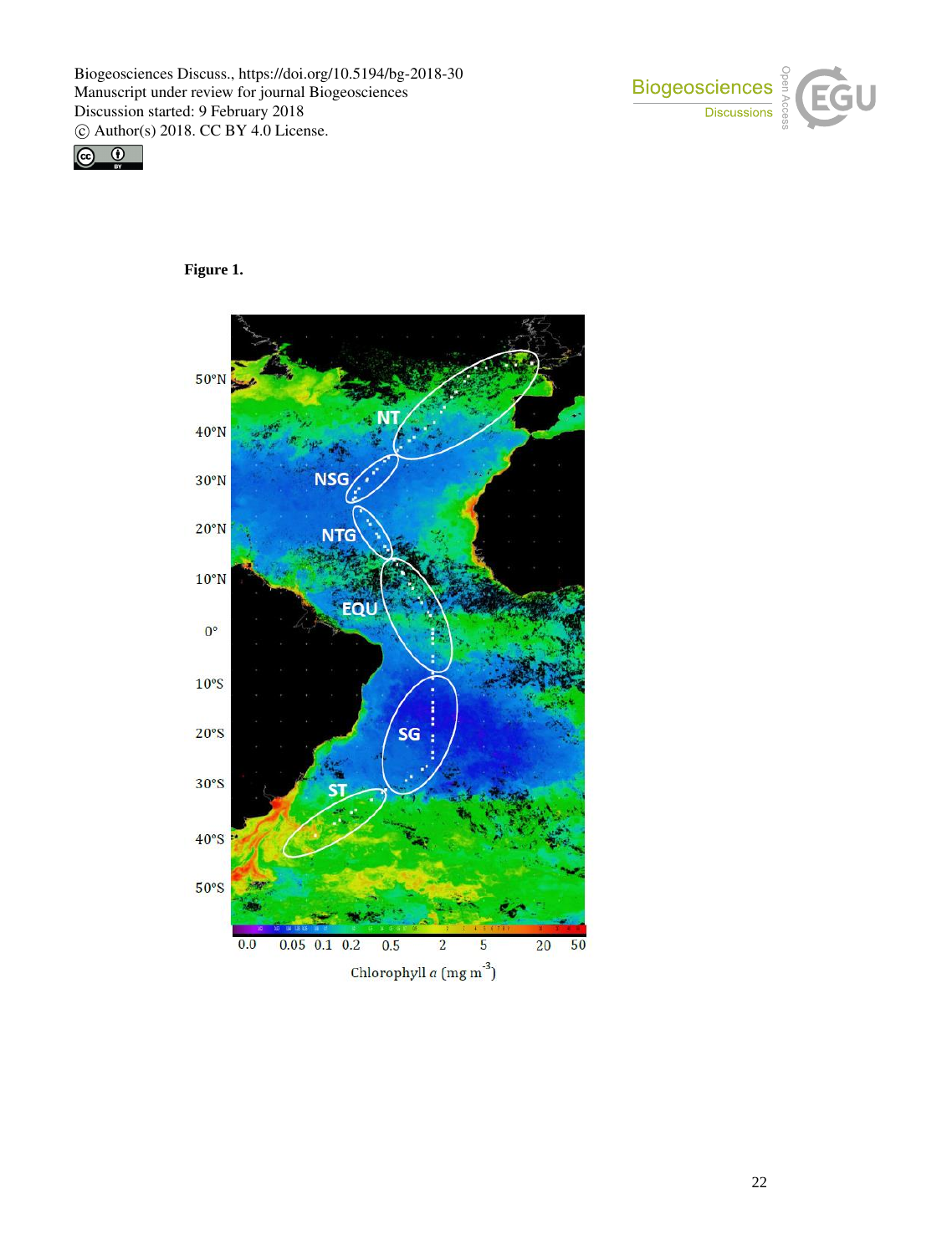



# **Figure 2.**



Latitude (-ve N, +ve S)

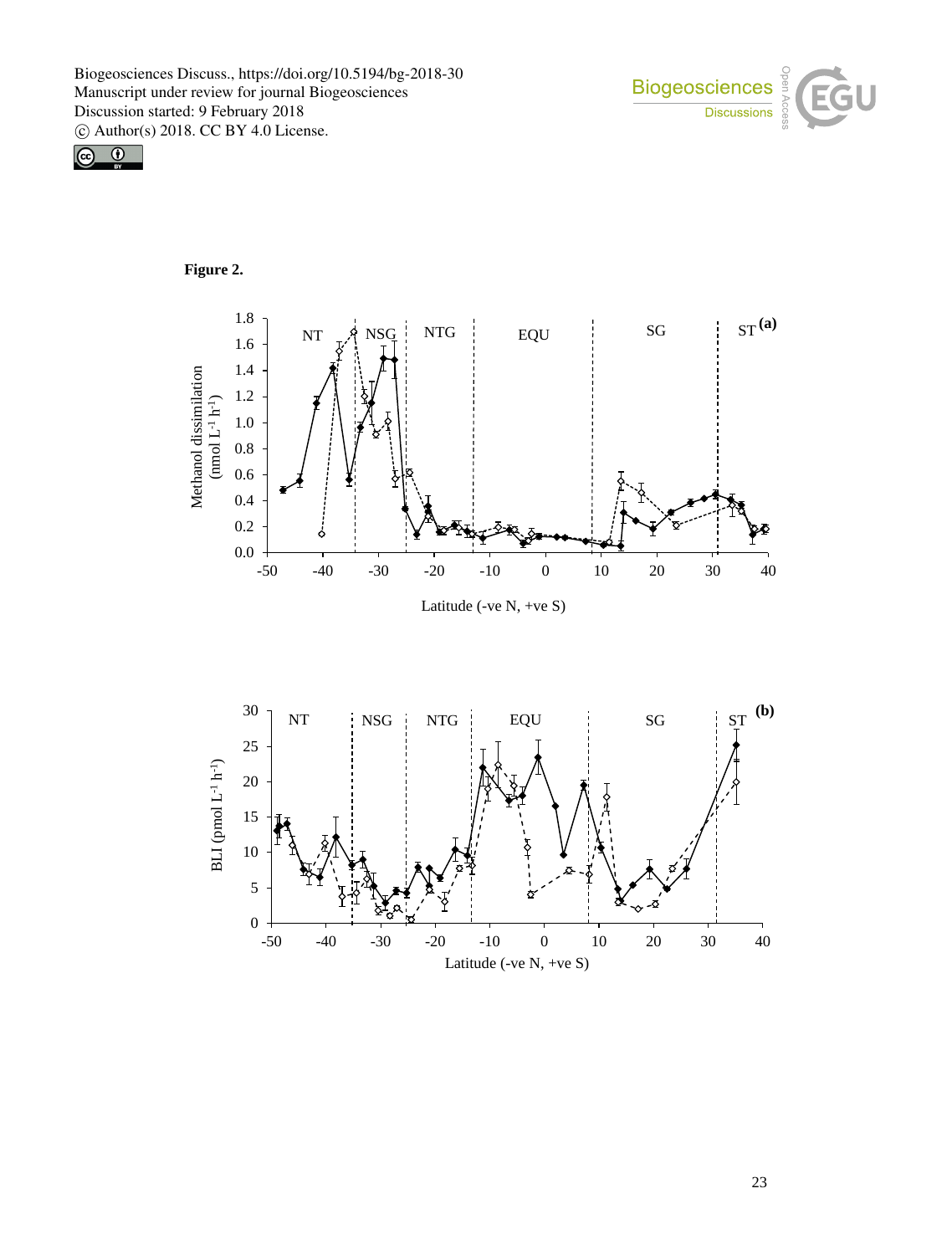

24





**Figure 3.**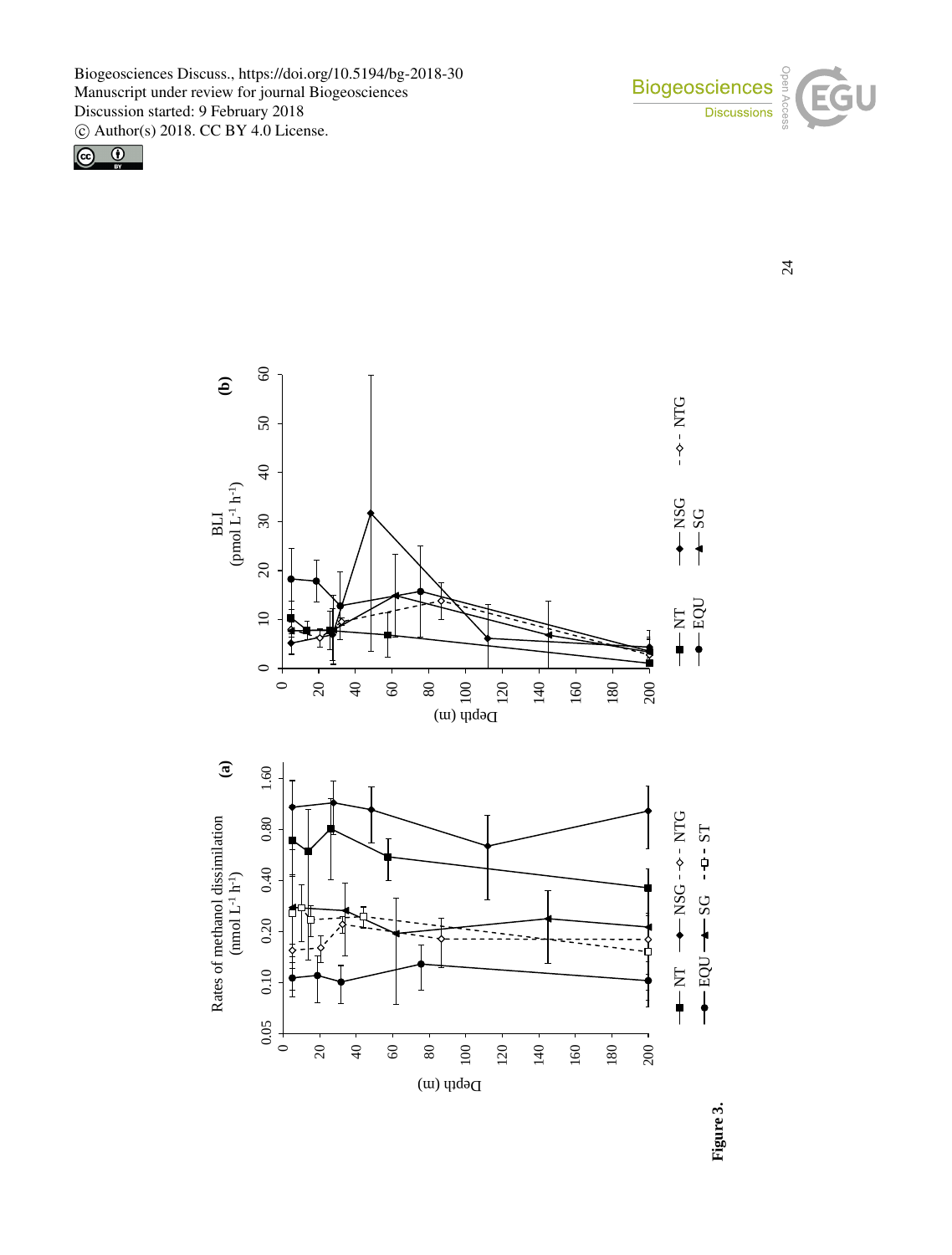



**Figure 4.** 

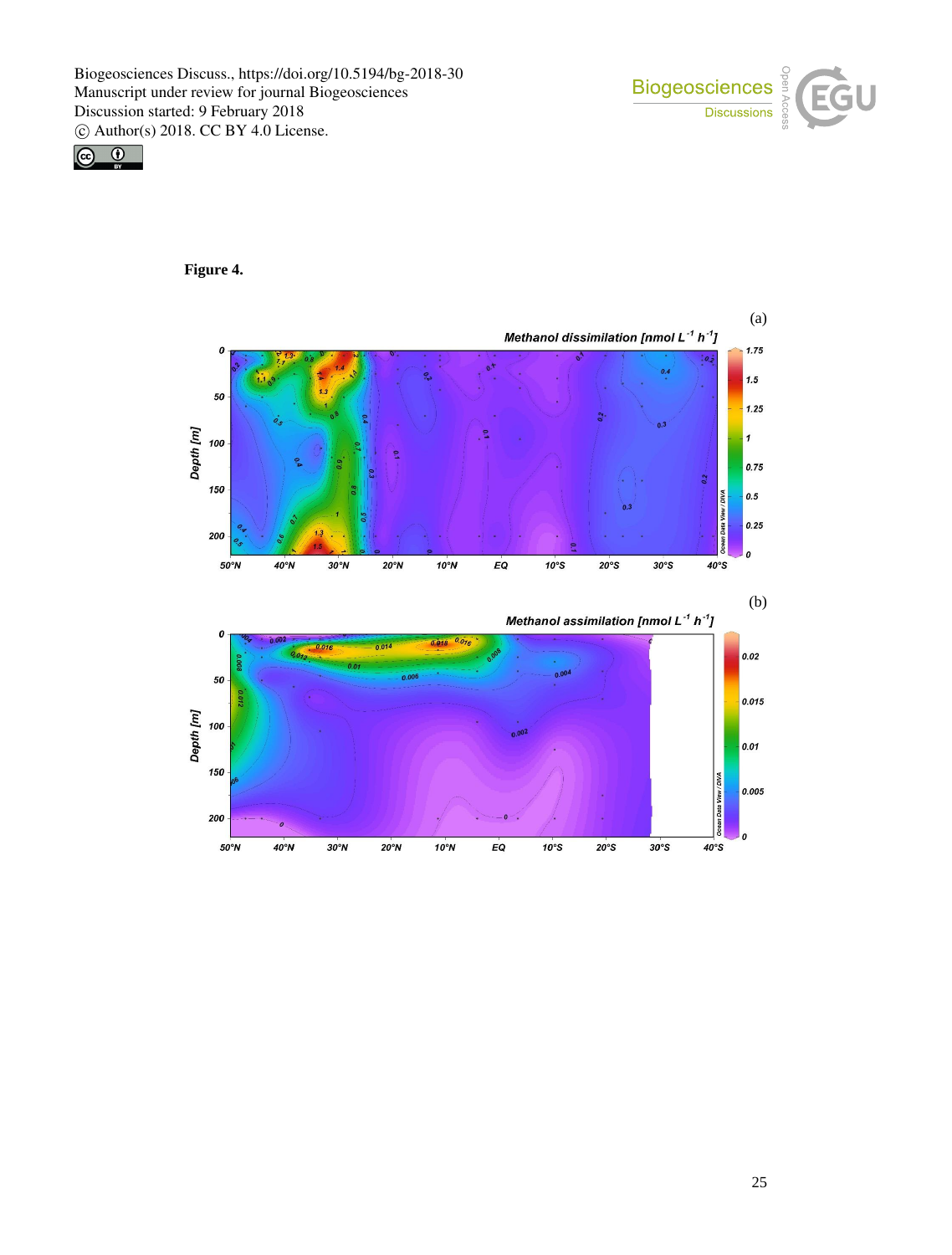





**Figure 5.**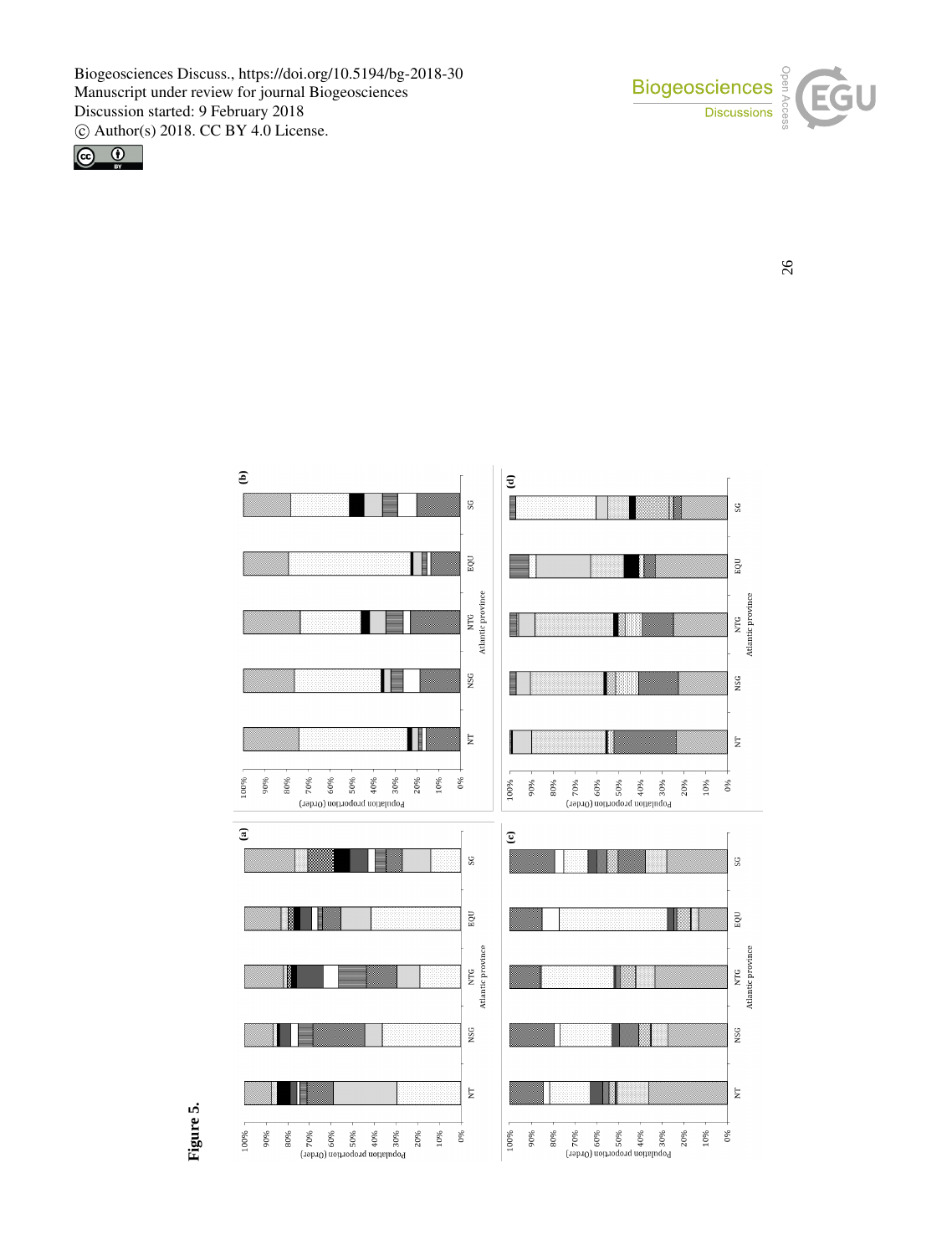